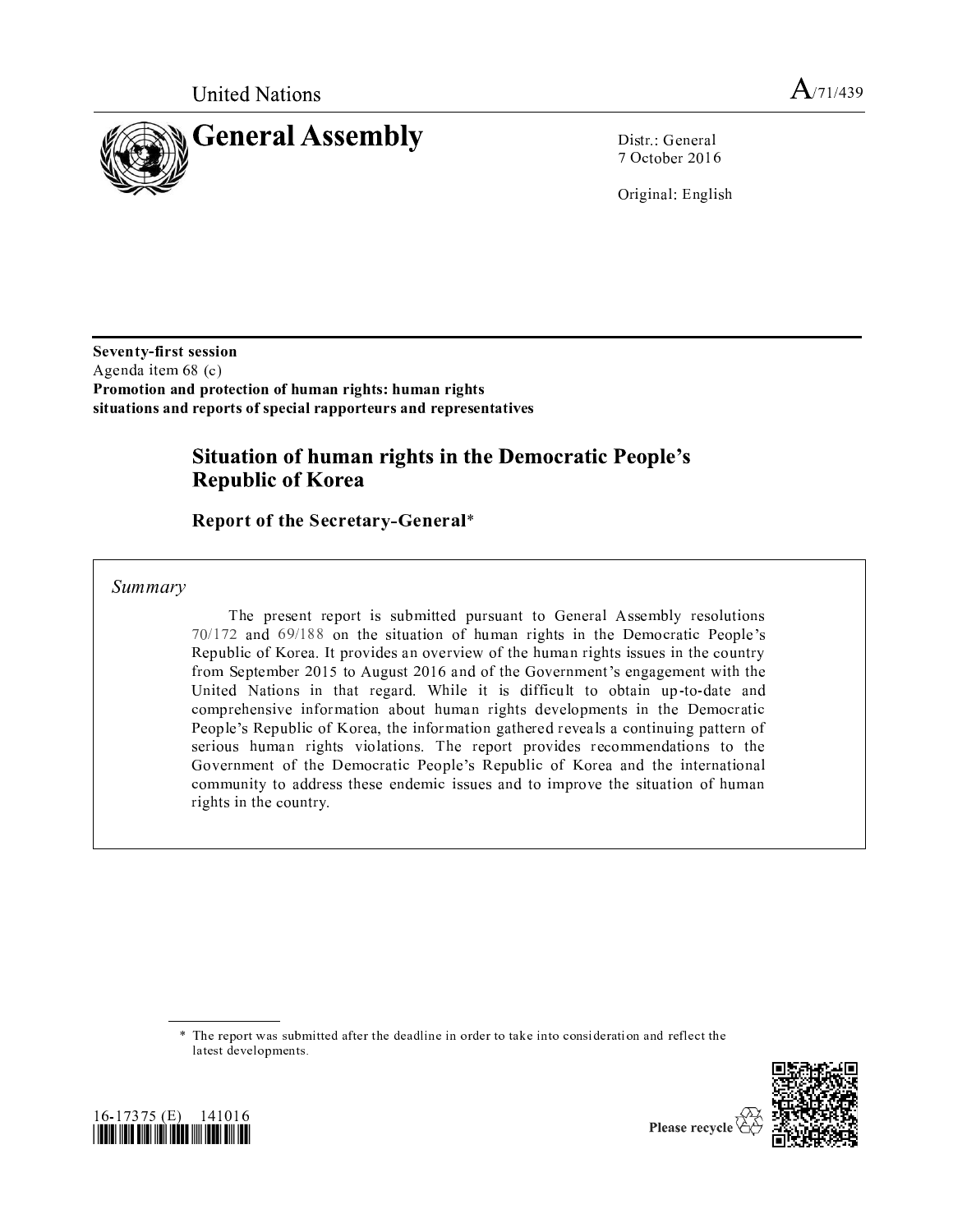## I. Introduction

- <sup>R</sup> <sup>S</sup> <sup>S</sup> <sup>T</sup> . - <sup>S</sup> <sup>T</sup> <sup>T</sup> , . <sup>U</sup> <sup>T</sup> - - - / / <sup>T</sup> <sup>V</sup> <sup>T</sup> . . <sup>W</sup> <sup>S</sup> <sup>X</sup> Y <sup>S</sup> <sup>T</sup> <sup>V</sup> <sup>Z</sup> - \ <sup>S</sup> - <sup>V</sup> . ^ <sup>S</sup> . - , <sup>T</sup> <sup>T</sup> - [  $\mathbf{S} = \mathbf{S} \cdot \mathbf{S} + \mathbf{S} \cdot \mathbf{S} + \mathbf{S} \cdot \mathbf{S} + \mathbf{S} \cdot \mathbf{S} + \mathbf{S} \cdot \mathbf{S} + \mathbf{S} \cdot \mathbf{S} + \mathbf{S} \cdot \mathbf{S} + \mathbf{S} \cdot \mathbf{S} + \mathbf{S} \cdot \mathbf{S} + \mathbf{S} \cdot \mathbf{S} + \mathbf{S} \cdot \mathbf{S} + \mathbf{S} \cdot \mathbf{S} + \mathbf{S} \cdot \mathbf{S} + \mathbf{S} \cdot \mathbf{S} + \mathbf$ ] - <sup>T</sup> - <sup>U</sup> <sup>V</sup> - - <sup>T</sup> <sup>T</sup> <sup>V</sup> V <sup>V</sup> <sup>V</sup> \_ - ` . . <sup>V</sup> <sup>T</sup> . <sup>Y</sup> <sup>Y</sup> ^ <sup>T</sup> [ <sup>S</sup> \ -  $\cdots$  , and all and the second contract of the second contract of the second contract of the second contract of the second contract of the second contract of the second contract of the second contract of the second contra  $\mathcal{M} = \mathcal{M} \cup \mathcal{M} = \mathcal{M} \cup \mathcal{M} = \mathcal{M} \cup \mathcal{M} \cup \mathcal{M} = \mathcal{M} \cup \mathcal{M} \cup \mathcal{M} \cup \mathcal{M} \cup \mathcal{M} \cup \mathcal{M} \cup \mathcal{M} \cup \mathcal{M} \cup \mathcal{M} \cup \mathcal{M} \cup \mathcal{M} \cup \mathcal{M} \cup \mathcal{M} \cup \mathcal{M} \cup \mathcal{M} \cup \mathcal{M} \cup \mathcal{M} \cup \mathcal{M} \cup \mathcal{M} \cup \mathcal{M} \cup$ . ] \_ - ` -

 $2.$  <sup>R</sup> <sup>S</sup> <sup>S</sup> \ - <sup>T</sup> <sup>S</sup> - <sup>T</sup> . <sup>T</sup> . where the contract of the contract of the contract of the contract of the contract of the contract of the contract of the contract of the contract of the contract of the contract of the contract of the contract of the cont , . <sup>U</sup> \ , <sup>b</sup> . <sup>U</sup> <sup>V</sup> <sup>b</sup>  $\mathbf{u} = \mathbf{u} - \mathbf{u} - \mathbf{u} - \mathbf{u} - \mathbf{u} - \mathbf{u} - \mathbf{u} - \mathbf{u} - \mathbf{u} - \mathbf{u} - \mathbf{u} - \mathbf{u} - \mathbf{u} - \mathbf{u} - \mathbf{u} - \mathbf{u} - \mathbf{u} - \mathbf{u} - \mathbf{u} - \mathbf{u} - \mathbf{u} - \mathbf{u} - \mathbf{u} - \mathbf{u} - \mathbf{u} - \mathbf{u} - \mathbf{u} - \mathbf{u} - \mathbf{u} - \mathbf{u} - \mathbf$ . The set of the set of the set of the set of the set of the set of the set of the set of the set of the set of the set of the set of the set of the set of the set of the set of the set of the set of the set of the set of  $\alpha$  , and the contract of the contract of the contract of the contract of the contract of the contract of the contract of the contract of the contract of the contract of the contract of the contract of the contract of th  $\mathcal{P} = \{ \mathcal{P} \mid \mathcal{P} \text{ and } \mathcal{P} \text{ and } \mathcal{P} \}$ . So a set of the set of the set of the set of the set of the set of the set of the set of the set of the set of the set of the set of the set of the set of the set of the set of the set of the set of the set of the set o  $\mathcal{N} = \{ \mathcal{N} \mid \mathcal{N} \text{ and } \mathcal{N} \}$  <sup>T</sup> - \ - \ - <sup>S</sup> - <sup>V</sup> . R <sup>T</sup> <sup>b</sup> . <sup>b</sup> <sup>S</sup> \ <sup>V</sup> <sup>U</sup> <sup>V</sup> . - \ - <sup>T</sup> ] \ <sup>b</sup> <sup>V</sup> . - <sup>V</sup> . <sup>S</sup> <sup>S</sup> <sup>V</sup> <sup>T</sup> The set of the set of the set of the set of the set of the set of the set of the set of the set of the set of the set of the set of the set of the set of the set of the set of the set of the set of the set of the set of t

 $\sim$  <sup>R</sup> <sup>S</sup> . . - - - - \ . <sup>V</sup> . <sup>W</sup> <sup>S</sup> <sup>X</sup> <sup>Y</sup> <sup>S</sup> <sup>T</sup> <sup>V</sup> <sup>Z</sup> - . . <sup>T</sup> <sup>U</sup> - . - . S a set of the set of the set of the set of the set of the set of the set of the set of the set of the set of the set of the set of the set of the set of the set of the set of the set of the set of the set of the set of  $\sim$  . The set of the set of the set of the set of the set of the set of the set of the set of the set of the set of the set of the set of the set of the set of the set of the set of the set of the set of the set of the s

## II. Overview of the situation of human rights in the Democratic **People's Republic of Korea**

#### $\blacksquare$ ; and  $\blacksquare$  . The set of  $\blacksquare$

 $\sim$  <sup>T</sup> - - <sup>V</sup> <sup>V</sup> \ <sup>V</sup> <sup>V</sup> <sup>b</sup> <sup>U</sup> -  $\mathbf{v}$  , and  $\mathbf{v}$  , and  $\mathbf{v}$  , and  $\mathbf{v}$  , and  $\mathbf{v}$  , and  $\mathbf{v}$  , and  $\mathbf{v}$  , and  $\mathbf{v}$  , and  $\mathbf{v}$  , and  $\mathbf{v}$  , and  $\mathbf{v}$  , and  $\mathbf{v}$  , and  $\mathbf{v}$  , and  $\mathbf{v}$  , and  $\mathbf{v}$  ,

 $\overline{\phantom{0}}$  $\bullet$  , and  $\bullet$  , and  $\bullet$  , and  $\bullet$  , and  $\bullet$  , and  $\bullet$  , and  $\bullet$  , and  $\bullet$  , and  $\bullet$  , and  $\bullet$  , and  $\bullet$  , and  $\bullet$  , and  $\bullet$  , and  $\bullet$  , and  $\bullet$  , and  $\bullet$  , and  $\bullet$  , and  $\bullet$  , and  $\bullet$  , and  $\bullet$  , and <sup>T</sup> . \ T - <sup>V</sup> <sup>b</sup> <sup>T</sup> - <sup>S</sup>  $\mathcal{A}$  , and the set of the set of the set of the set of the set of the set of the set of the set of the set of the set of the set of the set of the set of the set of the set of the set of the set of the set of the set  $\mathcal{L} = \mathbf{1} \qquad \qquad \mathbf{1} \qquad \mathbf{1} \qquad \mathbf{1} \qquad \mathbf{1} \qquad \mathbf{1} \qquad \qquad \mathbf{1} \qquad \mathbf{1} \qquad \mathbf{1} \qquad \mathbf{1} \qquad \mathbf{1} \qquad \mathbf{1} \qquad \mathbf{1} \qquad \mathbf{1} \qquad \mathbf{1} \qquad \mathbf{1} \qquad \mathbf{1} \qquad \mathbf{1} \qquad \mathbf{1} \qquad \mathbf{1} \qquad \mathbf{1} \qquad \mathbf{1} \qquad \mathbf{1} \qquad$  $\mathcal{P} \left( \mathcal{P} \left( \mathcal{P} \left( \mathcal{P} \left( \mathcal{P} \left( \mathcal{P} \left( \mathcal{P} \left( \mathcal{P} \left( \mathcal{P} \left( \mathcal{P} \left( \mathcal{P} \left( \mathcal{P} \left( \mathcal{P} \left( \mathcal{P} \left( \mathcal{P} \left( \mathcal{P} \left( \mathcal{P} \left( \mathcal{P} \right) \right) \right) \right) \right) \right) \right) \right) \right) \mathcal{P} \left( \mathcal{P} \left( \mathcal{P} \left( \mathcal{P} \$  $\mathbf{A}$  . The state of the state of the state of the state of the state of the state of the state of the state of the state of the state of the state of the state of the state of the state of the state of the state of th

 ,  $\mathcal{S} = \{ \mathcal{S} \mid \mathcal{S} \text{ and } \mathcal{S} \text{ and } \mathcal{S} \}$ - b - ] <sup>S</sup> ] - . <sup>S</sup> - <sup>S</sup> <sup>V</sup> . <sup>S</sup>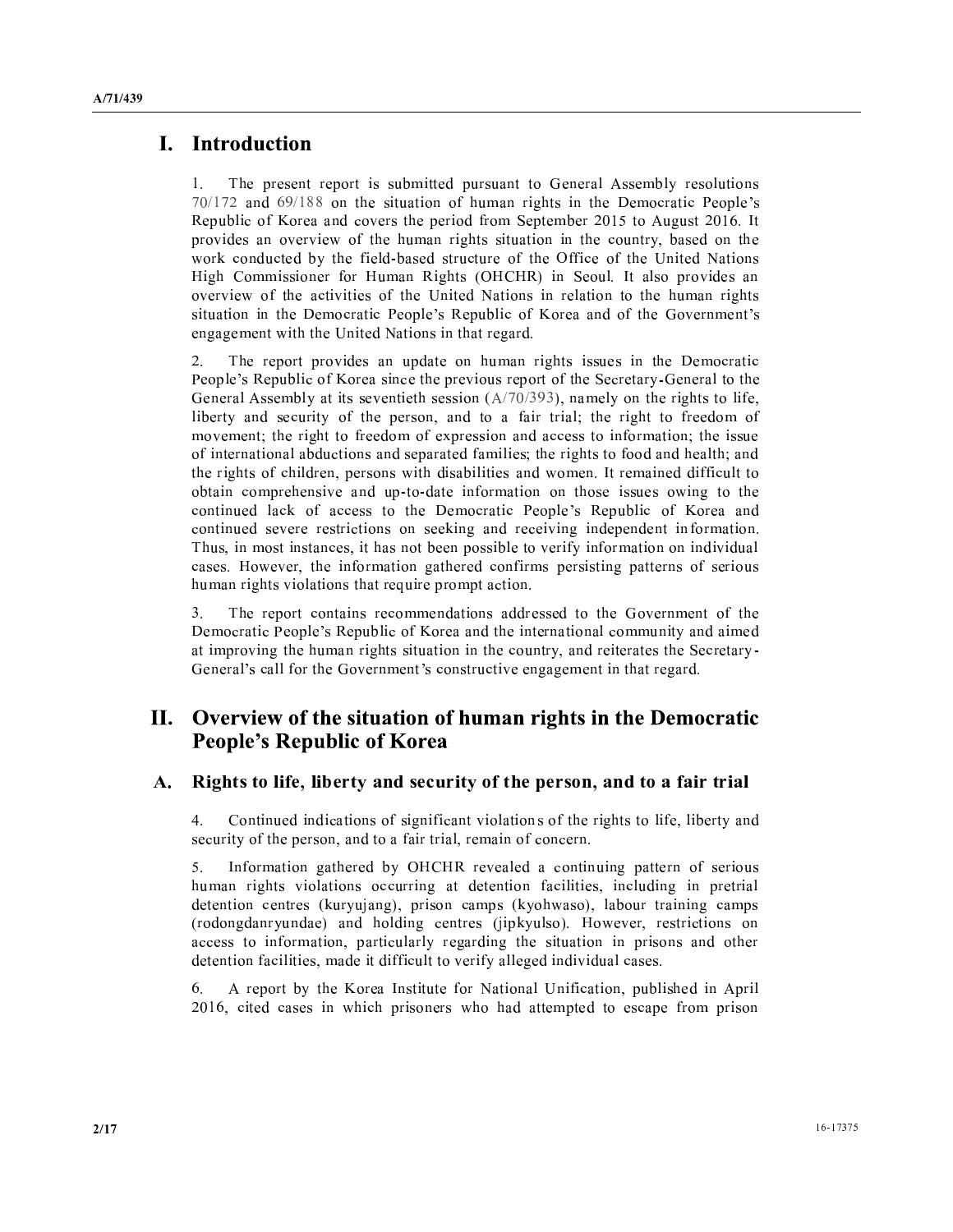. <sup>S</sup> ] - <sup>U</sup> T - <sup>R</sup> <sup>S</sup> - <sup>V</sup> T <sup>V</sup> - \ - <sup>T</sup> ] - <sup>V</sup> <sup>T</sup> - <sup>T</sup> <sup>U</sup> <sup>V</sup> - <sup>T</sup> - .

 $\overline{\phantom{0}}$  <sup>R</sup> - . <sup>W</sup> - <sup>T</sup> - <sup>V</sup> . <sup>W</sup> <sup>S</sup> <sup>X</sup> <sup>Y</sup> <sup>S</sup> <sup>T</sup> <sup>V</sup> Z <sup>S</sup> <sup>T</sup> - <sup>S</sup> \ <sup>V</sup> - <sup>V</sup> <sup>V</sup> ] \ V <sup>T</sup> - <sup>T</sup> . <sup>U</sup> <sup>T</sup> ] \ <sup>b</sup> <sup>V</sup> . - - <sup>T</sup> <sup>S</sup> <sup>S</sup> - - - <sup>T</sup> - . <sup>T</sup> -  $\mathbf{v} = \mathbf{v} + \mathbf{v} + \mathbf{v} + \mathbf{v} + \mathbf{v} + \mathbf{v} + \mathbf{v} + \mathbf{v} + \mathbf{v} + \mathbf{v} + \mathbf{v} + \mathbf{v} + \mathbf{v} + \mathbf{v} + \mathbf{v} + \mathbf{v} + \mathbf{v} + \mathbf{v} + \mathbf{v} + \mathbf{v} + \mathbf{v} + \mathbf{v} + \mathbf{v} + \mathbf{v} + \mathbf{v} + \mathbf{v} + \mathbf{v} + \mathbf{v} + \mathbf{v} + \mathbf{v} + \mathbf$ - T . - <sup>V</sup> - ] ] <sup>S</sup> - <sup>U</sup> <sup>V</sup> - - . .  $\mathcal{H} = \{ \mathcal{H} \mid \mathcal{H} \mid \mathcal{H} \mid \mathcal{H} \mid \mathcal{H} \mid \mathcal{H} \mid \mathcal{H} \mid \mathcal{H} \mid \mathcal{H} \mid \mathcal{H} \mid \mathcal{H} \mid \mathcal{H} \mid \mathcal{H} \mid \mathcal{H} \mid \mathcal{H} \mid \mathcal{H} \mid \mathcal{H} \mid \mathcal{H} \mid \mathcal{H} \mid \mathcal{H} \mid \mathcal{H} \mid \mathcal{H} \mid \mathcal{H} \mid \mathcal{H} \mid \mathcal{H} \mid \mathcal{H} \mid \mathcal$ The set of the set of the set of the set of the set of the set of the set of the set of the set of the set of the set of the set of the set of the set of the set of the set of the set of the set of the set of the set of t . <sup>S</sup> <sup>U</sup> <sup>V</sup> . <sup>U</sup> <sup>T</sup> . [ - \ - <sup>T</sup> ] . \ - ] <sup>T</sup> - <sup>S</sup> - <sup>U</sup> [ . <sup>S</sup> - <sup>b</sup> - ] <sup>S</sup> - <sup>U</sup>  $\overline{\phantom{a}}$  ,  $\overline{\phantom{a}}$  ,  $\overline{\phantom{a}}$  ,  $\overline{\phantom{a}}$  ,  $\overline{\phantom{a}}$  ,  $\overline{\phantom{a}}$  ,  $\overline{\phantom{a}}$  ,  $\overline{\phantom{a}}$  ,  $\overline{\phantom{a}}$  ,  $\overline{\phantom{a}}$  ,  $\overline{\phantom{a}}$  ,  $\overline{\phantom{a}}$  ,  $\overline{\phantom{a}}$  ,  $\overline{\phantom{a}}$  ,  $\overline{\phantom{a}}$  ,  $\overline{\phantom{a}}$ . <sup>T</sup> 

 $\sim$  <sup>R</sup> . <sup>W</sup> - <sup>T</sup> - <sup>S</sup> \ <sup>V</sup> - <sup>S</sup> - <sup>T</sup> - \ ] <sup>V</sup> - <sup>Y</sup> - T . - <sup>T</sup> <sup>V</sup> - <sup>V</sup> <sup>V</sup> [ \ - <sup>V</sup> . - \ - <sup>T</sup> <sup>T</sup> <sup>S</sup> - <sup>V</sup> . . . The set of the set of the set of the set of the set of the set of the set of the set of the set of the set of the set of the set of the set of the set of the set of the set of the set of the set of the set of the set of - - . <sup>S</sup> \ - - <sup>V</sup> . <sup>W</sup> - <sup>T</sup> -

 $\sim$  ] . <sup>V</sup> . - <sup>V</sup> <sup>T</sup> - <sup>b</sup>  $\bf{1}$  , and  $\bf{1}$  , and  $\bf{1}$  , and  $\bf{1}$  , and  $\bf{1}$  , and  $\bf{1}$  , and  $\bf{1}$  [ <sup>V</sup> ] <sup>U</sup> - - <sup>T</sup> <sup>V</sup> - <sup>T</sup> <sup>V</sup> <sup>T</sup> - <sup>U</sup> - <sup>S</sup> \ <sup>V</sup> <sup>U</sup> <sup>b</sup> - . <sup>V</sup> <sup>T</sup> <sup>S</sup> <sup>S</sup> - \ . - . <sup>U</sup> <sup>U</sup> <sup>V</sup> \ <sup>S</sup> [ - - . The set of the set of the set of the set of the set of the set of the set of the set of the set of the set of the set of the set of the set of the set of the set of the set of the set of the set of the set of the set of  $\mathcal{S} = \{ \mathcal{S} \mid \mathcal{S} \text{ and } \mathcal{S} \text{ and } \mathcal{S} \}$ Z <sup>R</sup> <sup>W</sup> <sup>S</sup> <sup>X</sup> ^ <sup>V</sup> <sup>U</sup> . . ] <sup>T</sup> - <sup>S</sup> - <sup>U</sup> . -  $\mathcal{S}$  , and the set of the set of the set of the set of the set of the set of the set of the set of the set of the set of the set of the set of the set of the set of the set of the set of the set of the set of the set - - <sup>V</sup> <sup>V</sup> <sup>V</sup> <sup>b</sup> <sup>T</sup> - <sup>T</sup> <sup>S</sup> <sup>X</sup> <sup>V</sup> . <sup>U</sup> <sup>T</sup> - R . <sup>W</sup> - <sup>T</sup> - - - <sup>S</sup> \ <sup>V</sup> \ ] <sup>U</sup> W <sup>S</sup> <sup>X</sup> ^ <sup>V</sup> <sup>U</sup> . . ] <sup>b</sup> ] <sup>V</sup> - . - ] - T . - <sup>V</sup> - <sup>T</sup> <sup>S</sup> - <sup>V</sup> . - - <sup>T</sup> <sup>U</sup> <sup>V</sup> <sup>V</sup> <sup>b</sup> <sup>T</sup> - ] <sup>V</sup> <sup>V</sup> . <sup>b</sup> ] ] T <sup>U</sup> ] <sup>V</sup> . <sup>V</sup> <sup>V</sup>

- <sup>R</sup> ] - <sup>V</sup> <sup>T</sup> <sup>V</sup> <sup>S</sup> <sup>S</sup> . <sup>S</sup> <sup>b</sup> <sup>V</sup> . - T . - <sup>U</sup> . . <sup>V</sup> <sup>T</sup> <sup>U</sup> - <sup>U</sup> <sup>T</sup> . <sup>Y</sup> <sup>T</sup> \ \ <sup>V</sup> <sup>T</sup> . . <sup>W</sup> <sup>S</sup> <sup>X</sup> Y <sup>S</sup> <sup>T</sup> <sup>V</sup> <sup>Z</sup> <sup>R</sup> <sup>V</sup> <sup>b</sup> <sup>T</sup> - ] <sup>T</sup> . <sup>S</sup>  $\bullet$  . So a set of the set of the set of the set of the set of the set of the set of the set of the set of the set of the set of the set of the set of the set of the set of the set of the set of the set of the set of the

ا ي الله عن الله عن الله عن الله عن الله عن الله عن الله عن الله عن الله عن الله عن الله عن الله عن ا ª « <sup>¬</sup> £ <sup>w</sup> <sup>e</sup> <sup>l</sup> <sup>h</sup> <sup>y</sup> <sup>y</sup>

 $\overline{\phantom{a}}$  i r f  $\overline{\phantom{a}}$  i  $\overline{\phantom{a}}$  i  $\overline{\phantom{a}}$  i  $\overline{\phantom{a}}$  i  $\overline{\phantom{a}}$  i  $\overline{\phantom{a}}$  i  $\overline{\phantom{a}}$  i  $\overline{\phantom{a}}$  i  $\overline{\phantom{a}}$  i  $\overline{\phantom{a}}$  i  $\overline{\phantom{a}}$  i  $\overline{\phantom{a}}$  i  $\overline{\phantom{a}}$  i  $\overline{\phantom{a}}$  i  $\overline{\phantom$ 3 a r y a g i g y g i g

 $d$  er at in g i r f i g i u s i g i n p i u j g i u j g i u j g i u j e m i u j g i u j e m i u j g i u j e m i u r <sup>f</sup> <sup>j</sup> <sup>f</sup> <sup>u</sup> <sup>j</sup> <sup>q</sup> <sup>i</sup> <sup>u</sup> £ <sup>q</sup> <sup>u</sup> <sup>w</sup> <sup>t</sup> <sup>n</sup> <sup>r</sup> <sup>q</sup> <sup>u</sup> ¨ <sup>j</sup> <sup>e</sup> <sup>f</sup> <sup>j</sup> <sup>g</sup> <sup>q</sup> <sup>l</sup> <sup>t</sup> <sup>h</sup> <sup>f</sup> <sup>g</sup> <sup>q</sup> <sup>i</sup> <sup>r</sup> £ <sup>s</sup> <sup>i</sup> <sup>g</sup> <sup>q</sup> <sup>u</sup> <sup>r</sup> <sup>q</sup> <sup>x</sup> <sup>q</sup> <sup>r</sup> <sup>n</sup> <sup>l</sup> <sup>t</sup> <sup>m</sup> <sup>m</sup> <sup>n</sup> <sup>m</sup> <sup>h</sup> <sup>f</sup> <sup>w</sup> <sup>j</sup> <sup>f</sup> <sup>r</sup> <sup>i</sup> <sup>s</sup> ¨ <sup>f</sup> <sup>u</sup> <sup>f</sup> <sup>g</sup> <sup>l</sup> <sup>t</sup> <sup>w</sup> <sup>g</sup> <sup>q</sup> <sup>p</sup> <sup>f</sup> <sup>m</sup> £ <sup>l</sup> <sup>u</sup> <sup>r</sup> <sup>s</sup> <sup>i</sup> <sup>g</sup> <sup>l</sup> p <sup>l</sup> <sup>µ</sup> <sup>q</sup> <sup>p</sup> <sup>n</sup> <sup>p</sup> <sup>i</sup> <sup>s</sup> · « r <sup>l</sup> ¶ <sup>m</sup> <sup>i</sup> <sup>s</sup> <sup>h</sup> <sup>g</sup> <sup>f</sup> <sup>j</sup> <sup>g</sup> <sup>q</sup> <sup>l</sup> <sup>t</sup> <sup>r</sup> <sup>f</sup> <sup>j</sup> <sup>f</sup> <sup>u</sup> <sup>j</sup> <sup>q</sup> <sup>i</sup> <sup>u</sup> <sup>s</sup> <sup>i</sup> <sup>g</sup> <sup>q</sup> <sup>u</sup> <sup>r</sup> <sup>q</sup> <sup>x</sup> <sup>q</sup> <sup>r</sup> <sup>n</sup> <sup>l</sup> <sup>t</sup> <sup>m</sup> <sup>w</sup> <sup>e</sup> <sup>l</sup> <sup>g</sup> ¨ <sup>f</sup> <sup>r</sup> <sup>k</sup> <sup>q</sup> <sup>j</sup> <sup>e</sup> <sup>w</sup> <sup>g</sup> <sup>q</sup> <sup>p</sup> <sup>f</sup> <sup>m</sup> <sup>w</sup> <sup>l</sup> <sup>g</sup> <sup>g</sup> ¶ <sup>q</sup> <sup>u</sup> ¨ <sup>l</sup> <sup>h</sup> <sup>i</sup> <sup>m</sup> <sup>m</sup> <sup>q</sup> <sup>o</sup> <sup>t</sup> <sup>f</sup> m f u w f u w f i g i g i g i g i g i g i g i g p t l o i n g p t l o i n g p t l o i n g p t l o i n g p t l o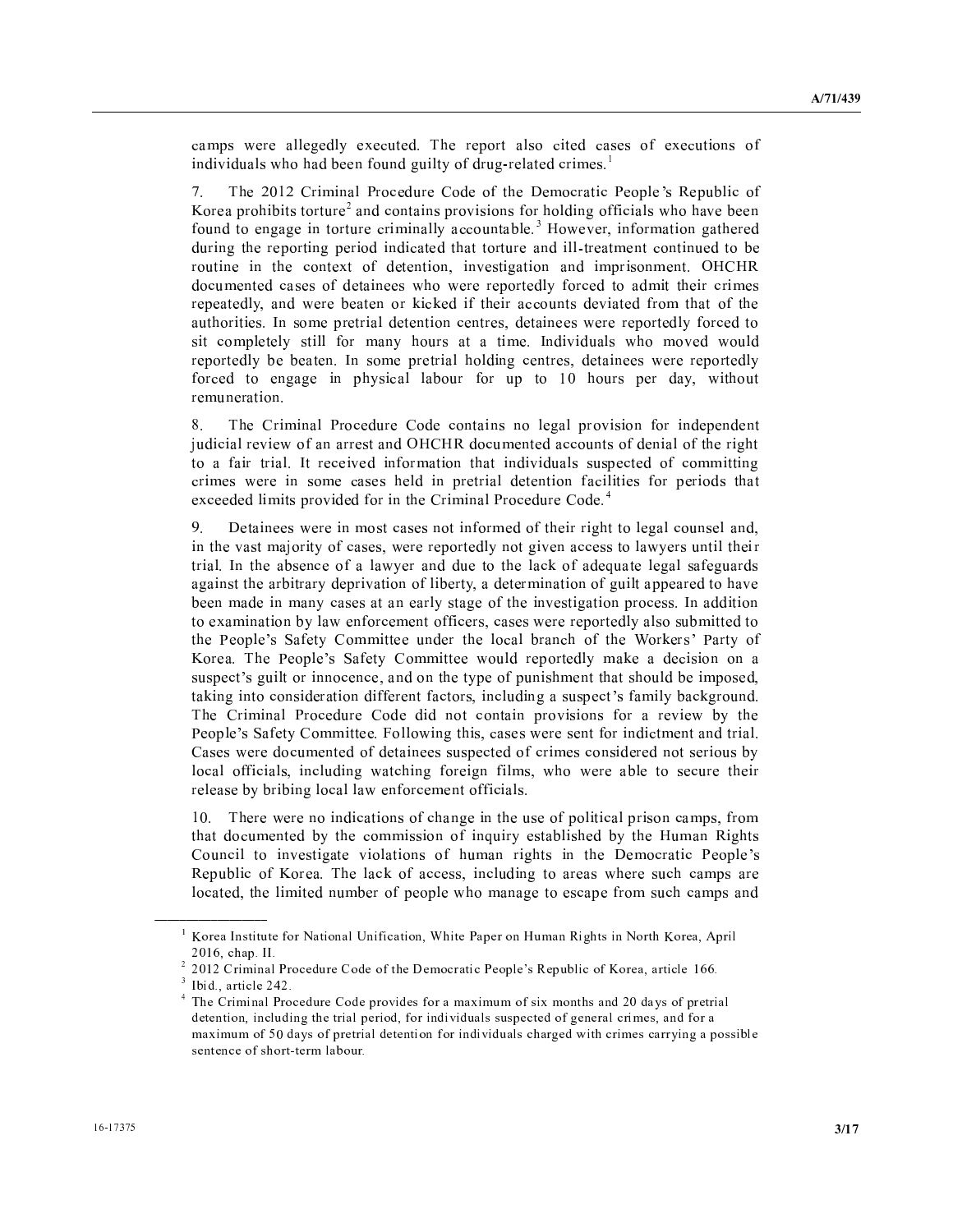$\mathcal{H} = \{ \mathcal{H} \mid \mathcal{H} \}$  , and the set of  $\mathcal{H} = \{ \mathcal{H} \}$  , and the set of  $\mathcal{H} = \{ \mathcal{H} \}$  , and the set of  $\mathcal{H} = \{ \mathcal{H} \}$  , and the set of  $\mathcal{H} = \{ \mathcal{H} \}$  , and the set of  $\mathcal{H} = \{ \mathcal{H} \}$  , and th <sup>V</sup> <sup>T</sup> . <sup>S</sup> <sup>T</sup> \ - <sup>S</sup> \ <sup>T</sup> <sup>U</sup> <sup>S</sup> - <sup>V</sup>  $\mathcal{X} \cup \mathcal{Y} \cup \mathcal{Y} \cup \mathcal{Y} \cup \mathcal{Y} \cup \mathcal{Y} \cup \mathcal{Y} \cup \mathcal{Y} \cup \mathcal{Y} \cup \mathcal{Y} \cup \mathcal{Y} \cup \mathcal{Y} \cup \mathcal{Y} \cup \mathcal{Y} \cup \mathcal{Y} \cup \mathcal{Y} \cup \mathcal{Y} \cup \mathcal{Y} \cup \mathcal{Y} \cup \mathcal{Y} \cup \mathcal{Y} \cup \mathcal{Y} \cup \mathcal{Y} \cup \mathcal{Y} \cup \mathcal{Y} \cup \mathcal{Y} \cup \mathcal{Y} \cup \mathcal{$ 

- - <sup>T</sup> <sup>S</sup> <sup>S</sup> - <sup>b</sup> \ <sup>V</sup> <sup>¹</sup> ] - <sup>U</sup> . <sup>W</sup> <sup>S</sup> <sup>X</sup> <sup>Y</sup> <sup>S</sup> <sup>T</sup> <sup>V</sup> <sup>Z</sup> <sup>T</sup> - - . - \ <sup>b</sup> <sup>T</sup> - <sup>V</sup> . <sup>S</sup> . - - <sup>T</sup> - . - b <sup>T</sup> - - <sup>¹</sup> <sup>b</sup> <sup>W</sup> <sup>º</sup> . <sup>U</sup> ^ <sup>b</sup> » <sup>V</sup> . <sup>S</sup> . ] - <sup>T</sup> <sup>b</sup> <sup>V</sup> . \ . . - <sup>V</sup>  $\mathcal{L} = \mathcal{L} \mathcal{L} = \mathcal{L} \mathcal{L} = \mathcal{L} \mathcal{L} \mathcal{L} + \mathcal{L} \mathcal{L} \mathcal{L} + \mathcal{L} \mathcal{L} \mathcal{L} + \mathcal{L} \mathcal{L} \mathcal{L} + \mathcal{L} \mathcal{L} \mathcal{L} + \mathcal{L} \mathcal{L} \mathcal{L} + \mathcal{L} \mathcal{L} \mathcal{L} \mathcal{L} + \mathcal{L} \mathcal{L} \mathcal{L} \mathcal{L} + \mathcal{L} \mathcal{L} \mathcal{L} \mathcal{L$  $\mathbf{b}$  , and  $\mathbf{b}$  , and  $\mathbf{b}$  , and  $\mathbf{b}$  , and  $\mathbf{b}$  , and  $\mathbf{b}$  , and  $\mathbf{b}$  , and  $\mathbf{b}$  , and  $\mathbf{b}$  , and  $\mathbf{b}$  , and  $\mathbf{b}$  , and  $\mathbf{b}$  , and  $\mathbf{b}$  , and  $\mathbf{b}$  , and  $\mathbf{b}$  , . The second contract of the second contract of the second contract of the second contract of the second contract of the second contract of the second contract of the second contract of the second contract of the second c ] <sup>S</sup> <sup>V</sup> . ] - <sup>U</sup> - <sup>b</sup> - ¿ - b ] - - U <sup>V</sup> - <sup>T</sup> , S - b , . <sup>¹</sup> ] ] - - b <sup>Z</sup> . <sup>T</sup> <sup>b</sup> ] - - <sup>U</sup> <sup>V</sup> - <sup>T</sup> <sup>V</sup> <sup>T</sup> \ <sup>V</sup> <sup>T</sup> <sup>U</sup> <sup>X</sup> <sup>U</sup> . - <sup>S</sup> [ <sup>¼</sup> <sup>T</sup> - b ] <sup>¹</sup> <sup>V</sup> <sup>Y</sup> <sup>S</sup> <sup>T</sup> <sup>V</sup> <sup>Z</sup> <sup>b</sup> <sup>Z</sup> . Z <sup>T</sup> - <sup>T</sup> <sup>b</sup> ] - - <sup>V</sup> <sup>S</sup> - <sup>V</sup> <sup>T</sup> <sup>V</sup>  $\mathbf{y} = \mathbf{y} + \mathbf{y} + \mathbf{y} + \mathbf{y} + \mathbf{y} + \mathbf{y} + \mathbf{y} + \mathbf{y} + \mathbf{y} + \mathbf{y} + \mathbf{y} + \mathbf{y} + \mathbf{y} + \mathbf{y} + \mathbf{y} + \mathbf{y} + \mathbf{y} + \mathbf{y} + \mathbf{y} + \mathbf{y} + \mathbf{y} + \mathbf{y} + \mathbf{y} + \mathbf{y} + \mathbf{y} + \mathbf{y} + \mathbf{y} + \mathbf{y} + \mathbf{y} + \mathbf{y} + \mathbf$ ] - <sup>T</sup> - b . - - - b <sup>T</sup> . The set of the set of the set of the set of the set of the set of the set of the set of the set of the set of the set of the set of the set of the set of the set of the set of the set of the set of the set of the set of , which is a set of the set of the set of the set of the set of the set of the set of the set of the set of the set of the set of the set of the set of the set of the set of the set of the set of the set of the set of the

#### $\overline{\phantom{a}}$ ; <sup>B</sup> @ @ <sup>&</sup>gt; <sup>A</sup> ? <sup>&</sup>lt; <sup>&</sup>lt; <sup>&</sup>gt; <sup>Á</sup> <sup>&</sup>gt; <sup>A</sup> <sup>Á</sup> <sup>&</sup>gt; <sup>Â</sup> <sup>&</sup>lt; <sup>Á</sup> <sup>&</sup>lt; <sup>I</sup> @

 $\overline{\phantom{a}}$  ,  $\overline{\phantom{a}}$  ,  $\overline{\phantom{a}}$  ,  $\overline{\phantom{a}}$  ,  $\overline{\phantom{a}}$  ,  $\overline{\phantom{a}}$  ,  $\overline{\phantom{a}}$  ,  $\overline{\phantom{a}}$  ,  $\overline{\phantom{a}}$  ,  $\overline{\phantom{a}}$  ,  $\overline{\phantom{a}}$  ,  $\overline{\phantom{a}}$  ,  $\overline{\phantom{a}}$  ,  $\overline{\phantom{a}}$  ,  $\overline{\phantom{a}}$  ,  $\overline{\phantom{a}}$  . <sup>W</sup> <sup>S</sup> <sup>X</sup> <sup>Y</sup> <sup>S</sup> <sup>T</sup> <sup>V</sup> <sup>Z</sup> <sup>R</sup> <sup>U</sup> ] - \ -  $\mathcal{L} = \mathcal{L} \mathcal{L} = \mathcal{L} \mathcal{L} = \mathcal{L} \mathcal{L} = \mathcal{L} \mathcal{L} = \mathcal{L} \mathcal{L} \mathcal{L} = \mathcal{L} \mathcal{L} \mathcal{L} = \mathcal{L} \mathcal{L} \mathcal{L} \mathcal{L} = \mathcal{L} \mathcal{L} \mathcal{L} \mathcal{L} \mathcal{L} \mathcal{L} = \mathcal{L} \mathcal{L} \mathcal{L} \mathcal{L} \mathcal{L} \mathcal{L} \mathcal{L} \mathcal{L} \mathcal{L} \mathcal{L} \$  . <sup>S</sup> T <sup>U</sup> - <sup>V</sup> <sup>V</sup> T <sup>V</sup> - \ - <sup>T</sup> <sup>S</sup> \ - ] ^ . . . <sup>T</sup> ] \ \ <sup>S</sup> - <sup>U</sup> <sup>V</sup> - <sup>V</sup> <sup>V</sup> - \ <sup>Y</sup> - T . - <sup>V</sup> . S <sup>S</sup> \ - <sup>Y</sup> <sup>U</sup> <sup>W</sup> \ <sup>b</sup> - ]  $\alpha$  , and the contract of the contract of the contract of the contract of the contract of the contract of the contract of the contract of the contract of the contract of the contract of the contract of the contract of th . \ <sup>V</sup> <sup>T</sup> - <sup>R</sup> <sup>T</sup> <sup>S</sup> - <sup>U</sup> . - - <sup>T</sup> <sup>U</sup> <sup>T</sup> <sup>S</sup> - . . <sup>T</sup> ] <sup>V</sup> . - <sup>V</sup> . - <sup>V</sup> <sup>T</sup> - <sup>T</sup> - <sup>U</sup> ^ <sup>S</sup> \ - . <sup>W</sup> <sup>S</sup> <sup>X</sup> Y <sup>S</sup> <sup>T</sup> <sup>V</sup> <sup>Z</sup>

- <sup>Y</sup> <sup>V</sup> - . <sup>V</sup> . \ . ] <sup>T</sup> <sup>U</sup> \ <sup>V</sup> <sup>V</sup> -  $\overline{\phantom{a}}$  ,  $\overline{\phantom{a}}$  ,  $\overline{\phantom{a}}$  ,  $\overline{\phantom{a}}$  ,  $\overline{\phantom{a}}$  ,  $\overline{\phantom{a}}$  ,  $\overline{\phantom{a}}$  ,  $\overline{\phantom{a}}$  $\bf{1}$  ,  $\bf{1}$  ,  $\bf{1}$  ,  $\bf{1}$  ,  $\bf{1}$  ,  $\bf{1}$  ,  $\bf{1}$  ,  $\bf{1}$  ,  $\bf{1}$  ,  $\bf{1}$  ,  $\bf{1}$  ,  $\bf{1}$  ,  $\bf{1}$  ,  $\bf{1}$  ,  $\bf{1}$  ,  $\bf{1}$  ,  $\bf{1}$  ,  $\bf{1}$  ,  $\bf{1}$  ,  $\bf{1}$  ,  $\bf{1}$  ,  $\bf{1}$  , S . <sup>U</sup> <sup>S</sup> <sup>U</sup> ] - ] <sup>T</sup> <sup>S</sup> . - <sup>b</sup> \ <sup>T</sup> <sup>U</sup> <sup>V</sup> <sup>U</sup> - \ <sup>V</sup> . <sup>S</sup> - <sup>U</sup> [ <sup>V</sup> <sup>V</sup> . . <sup>V</sup> \_ - ` <sup>T</sup> - . <sup>S</sup> - <sup>U</sup> - - <sup>V</sup> <sup>V</sup> . . ^ - b . <sup>T</sup> <sup>S</sup> \ <sup>V</sup> ¼ - <sup>Y</sup> <sup>U</sup> <sup>V</sup> <sup>T</sup> - <sup>T</sup> -

 $\delta$  a f e f contract f in the first form of the first form of  $\delta$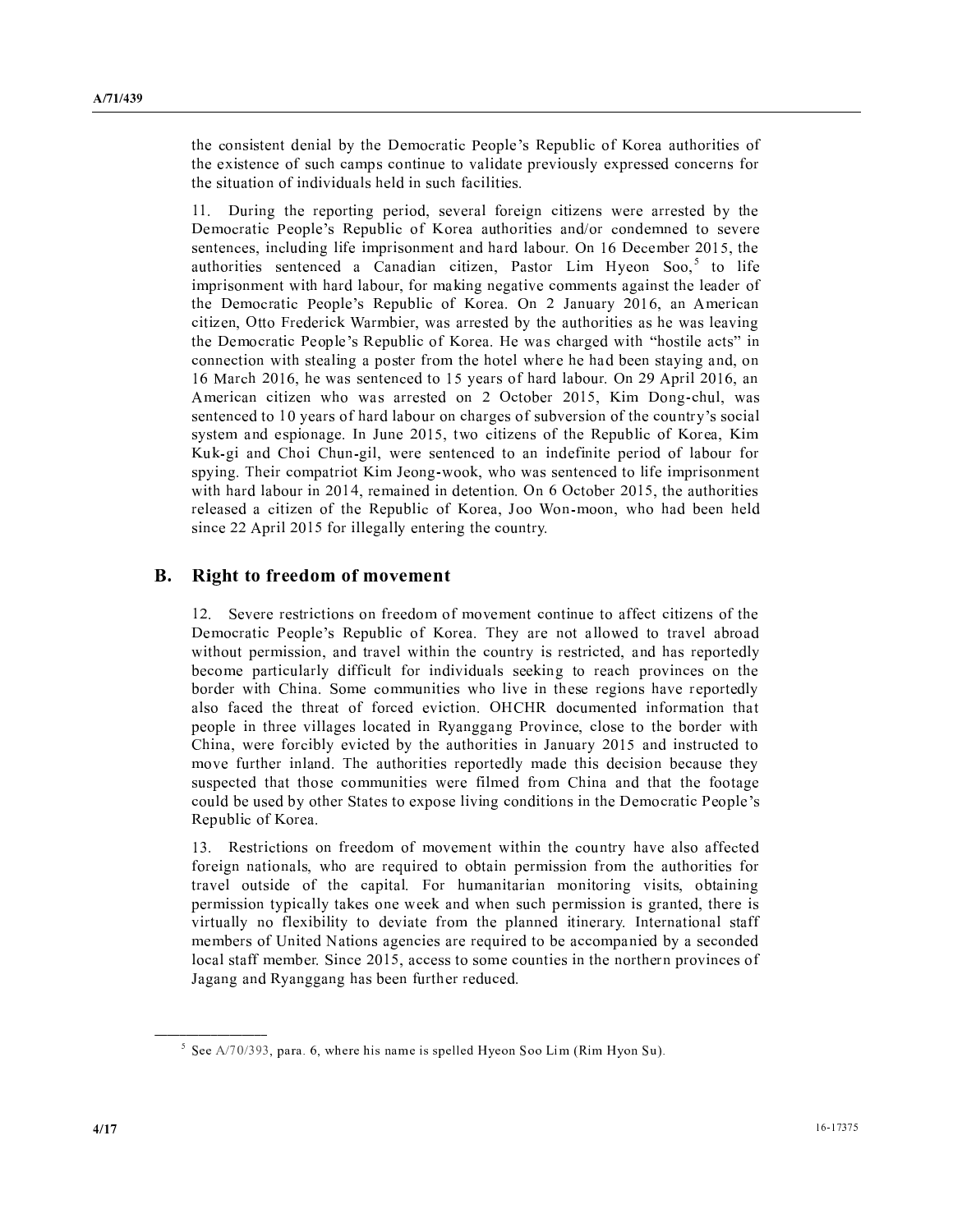14. Measures taken by the authorities of the Democratic People's Republic of Korea in October 2014 to prevent the spread of Ebola virus disease were partially relaxed in March 2015 for travellers coming from non-affected countries, and fully lifted for travellers from affected countries of West Africa in February 2016.<sup>6</sup>

#### $\mathbf{C}$ . Right to freedom of expression and access to information

15. Severe restrictions continue to be imposed on the rights to freedoms of expression, association and peaceful assembly. Public demonstrations, when they occur, are held to support government policies.

16. The most noticeable of the public demonstrations held during the period under review were the mass rallies organized in support of the nuclear test of 6 January 2016.

17. All mass media remain under the Government's full control and access to foreign media and international newspapers is prohibited for citizens of the Democratic People's Republic of Korea. Stringent controls, including house searches and seizures of personal property, continue to affect residents of border regions who are able to receive radio and television signals from abroad. Those found to be accessing materials considered to be illegal risk being arrested.

18. Citizens of the Democratic People's Republic of Korea use separate mobile telephone networks from foreign residents of the country and are prohibited from accessing the Internet. They continue to rely on a network of brokers based in China and Chinese mobile phone services to communicate with the outside world, including with their relatives in the Republic of Korea. This informal communication system imposes a significant financial burden on users as it typically involves middlemen, who request cash remittances and commissions. As the practice is illegal, it also puts the callers in the Democratic People's Republic of Korea at risk of detention or other punishment.

19. Since July 2015, extensive surveillance and screening measures have targeted members of the diplomatic community and staff of the United Nations. In June 2015, the authorities notified all diplomatic missions of these measures, stating that they concerned materials being brought into the country that "contain impure contents slandering and calumniating the Democratic People's Republic of Korea or contents that are contrary to the Democratic People's Republic of Korea laws, to spread them either by purposely dropping them in their accommodations or at the places they have visited, or by handing them over to Democratic People's Republic of Korea citizens".<sup>7</sup> In some cases, there have reportedly been extensive searches of electronic devices of the members of the diplomatic community and United Nations staff members upon entry into the country. Wi-Fi signals from diplomatic missions and diplomats' places of residence have been regularly monitored.

 $6$  The measures had required travellers from "Ebola-affected" countries which, according to the Government, included all African countries plus Spain and the United States of America, to be quarantined in a Government-designated hotel for 21 days under medical observation (see  $A/70/393$ , para. 18).

 $\frac{7}{7}$  Note verbale from the Protocol Department of the Ministry of Foreign Affairs of the Democratic People's Republic of Korea, 25 June 2015.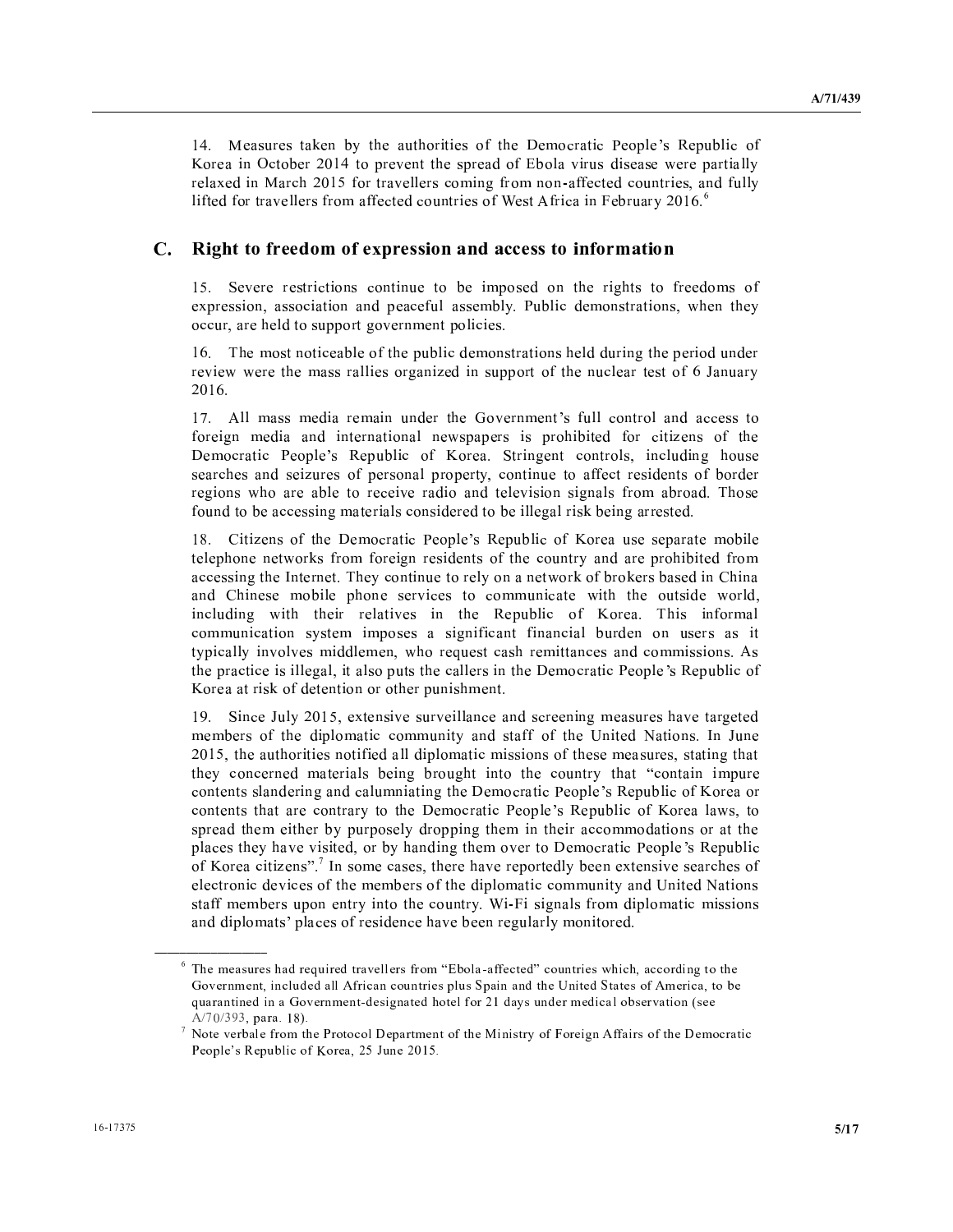#### $\sim$   $\sim$   $\sim$ I a constant  $\mathbf{A}$  is a finite set of  $\mathbf{A}$  . It is a finite set of  $\mathbf{A}$  is a finite set of  $\mathbf{A}$

 [ - b \ . <sup>V</sup> . <sup>W</sup> <sup>S</sup> <sup>X</sup> <sup>Y</sup> <sup>S</sup> <sup>T</sup> <sup>V</sup> Z - <sup>Y</sup> <sup>S</sup> <sup>T</sup> <sup>V</sup> <sup>Z</sup> <sup>¹</sup> - <sup>T</sup> \ <sup>V</sup> - \ - <sup>T</sup> ] - <sup>S</sup> - <sup>V</sup> . \ - <sup>V</sup> - <sup>R</sup> <sup>V</sup> ] - . ] ] <sup>T</sup> <sup>b</sup> , T <sup>T</sup> - b <sup>T</sup> . <sup>T</sup> <sup>T</sup> -  $\mathbf{r} = \mathbf{r} \cdot \mathbf{r} \cdot \mathbf{r} \cdot \mathbf{r} \cdot \mathbf{r} \cdot \mathbf{r} \cdot \mathbf{r} \cdot \mathbf{r} \cdot \mathbf{r} \cdot \mathbf{r} \cdot \mathbf{r} \cdot \mathbf{r} \cdot \mathbf{r} \cdot \mathbf{r} \cdot \mathbf{r} \cdot \mathbf{r} \cdot \mathbf{r} \cdot \mathbf{r} \cdot \mathbf{r} \cdot \mathbf{r} \cdot \mathbf{r} \cdot \mathbf{r} \cdot \mathbf{r} \cdot \mathbf{r} \cdot \mathbf{r} \cdot \mathbf{r} \cdot \mathbf{r$  $\mathcal{N} = \mathcal{N} = \mathcal{N} = \mathcal{N} = \mathcal{N} = \mathcal{N} = \mathcal{N} = \mathcal{N} = \mathcal{N} = \mathcal{N} = \mathcal{N} = \mathcal{N} = \mathcal{N} = \mathcal{N} = \mathcal{N} = \mathcal{N} = \mathcal{N} = \mathcal{N} = \mathcal{N} = \mathcal{N} = \mathcal{N} = \mathcal{N} = \mathcal{N} = \mathcal{N} = \mathcal{N} = \mathcal{N} = \mathcal{N} = \mathcal{N} = \mathcal{N} = \mathcal{N} = \mathcal{N} = \mathcal$ <sup>T</sup> - . <sup>T</sup> <sup>U</sup> -

 - ^ <sup>Z</sup> <sup>a</sup> <sup>b</sup> - <sup>b</sup> / / - \ - <sup>T</sup> <sup>Y</sup> <sup>S</sup> <sup>T</sup> <sup>V</sup> <sup>Z</sup> \ - <sup>V</sup> <sup>T</sup> ] \ . <sup>W</sup> <sup>S</sup> <sup>X</sup> <sup>Y</sup> <sup>S</sup> <sup>T</sup> <sup>V</sup> Z ^ \ . <sup>V</sup> . <sup>W</sup> <sup>S</sup> <sup>X</sup> <sup>Y</sup> <sup>S</sup> <sup>T</sup> <sup>V</sup> <sup>Z</sup> -  $\mathcal{X} = \{x \in \mathbb{R}^d : \mathbb{R}^d : \mathbb{R}^d : \mathbb{R}^d : \mathbb{R}^d : \mathbb{R}^d : \mathbb{R}^d : \mathbb{R}^d : \mathbb{R}^d : \mathbb{R}^d : \mathbb{R}^d : \mathbb{R}^d : \mathbb{R}^d : \mathbb{R}^d : \mathbb{R}^d : \mathbb{R}^d : \mathbb{R}^d : \mathbb{R}^d : \mathbb{R}^d : \mathbb{R}^d : \mathbb{R}^d : \mathbb{R}^d : \mathbb{R}^d : \$  - \ . \ , . <sup>V</sup> <sup>V</sup> ]  $\mathbf{S} = \mathbf{S} + \mathbf{S} + \mathbf{S} + \mathbf{S} + \mathbf{S} + \mathbf{S} + \mathbf{S} + \mathbf{S} + \mathbf{S} + \mathbf{S} + \mathbf{S} + \mathbf{S} + \mathbf{S} + \mathbf{S} + \mathbf{S} + \mathbf{S} + \mathbf{S} + \mathbf{S} + \mathbf{S} + \mathbf{S} + \mathbf{S} + \mathbf{S} + \mathbf{S} + \mathbf{S} + \mathbf{S} + \mathbf{S} + \mathbf{S} + \mathbf{S} + \mathbf{S} + \mathbf{S} + \mathbf$ . The set of the set of the set of the set of  $\alpha$  and  $\beta$ 

 <sup>R</sup> <sup>V</sup> - ] <sup>T</sup> <sup>V</sup> - - \ - <sup>T</sup> <sup>V</sup> . <sup>Y</sup> <sup>S</sup> <sup>T</sup> <sup>V</sup> <sup>Z</sup> ]  $\alpha$  .  $\alpha$  ,  $\alpha$  ,  $\alpha$  ,  $\alpha$  ,  $\alpha$  ,  $\alpha$  ,  $\alpha$  ,  $\alpha$  ,  $\alpha$  ,  $\alpha$  ,  $\alpha$  ,  $\alpha$  ,  $\alpha$  ,  $\alpha$  ,  $\alpha$  ,  $\alpha$  ,  $\alpha$  ,  $\alpha$  ,  $\alpha$  ,  $\alpha$  ,  $\alpha$  ,  $\alpha$  ,  $\alpha$  ,  $\alpha$  ,  $\alpha$  ,  $\alpha$  ,  $\alpha$  ,  $\alpha$  ,  $\alpha$  ,  $\alpha$  ,  $\alpha$ which is a set of the set of the set of the second of the set of the set of the set of the set of the set of t . The second contract is the second of the second of the second contract of the second contract of the second of the second contract of the second contract of the second contract of the second contract of the second contr — A II THE RESERVE TO THE RESERVE TO THE RESERVE TO THE RESERVE TO THE RESERVE TO THE RESERVE TO THE RESERVE TO THE RESERVE TO THE RESERVE TO THE RESERVE TO THE RESERVE TO THE RESERVE TO THE RESERVE TO THE RESERVE TO THE . <sup>W</sup> <sup>S</sup> <sup>X</sup> <sup>Y</sup> <sup>S</sup> <sup>T</sup> <sup>V</sup> <sup>Z</sup> ¼ <sup>T</sup> <sup>U</sup> - b \ . <sup>V</sup> . <sup>W</sup> <sup>S</sup> <sup>X</sup> <sup>Y</sup> <sup>S</sup> <sup>T</sup> <sup>V</sup> <sup>Z</sup> . - <sup>V</sup> . - <sup>R</sup> a <sup>T</sup> <sup>S</sup> - - <sup>V</sup> . ] <sup>T</sup> <sup>V</sup> <sup>V</sup> - <sup>V</sup> <sup>R</sup> <sup>T</sup> . <sup>V</sup> <sup>T</sup> - <sup>V</sup> - <sup>T</sup> ]

 [ - b <sup>S</sup> <sup>T</sup> . <sup>S</sup> - <sup>U</sup> \ . <sup>V</sup> ¼ <sup>S</sup> <sup>b</sup> . <sup>W</sup> <sup>S</sup> <sup>X</sup> <sup>Y</sup> <sup>S</sup> <sup>T</sup> <sup>V</sup> <sup>Z</sup> <sup>T</sup> - <sup>U</sup> ] <sup>T</sup> - - \ <sup>S</sup> \ . . - - -  $\mathcal{M} = \{ \mathcal{M} \mid \mathcal{M} = \{ \mathcal{M} \mid \mathcal{M} = \mathcal{M} \mid \mathcal{M} = \mathcal{M} \mid \mathcal{M} = \mathcal{M} \mid \mathcal{M} = \mathcal{M} \mid \mathcal{M} = \mathcal{M} \mid \mathcal{M} = \mathcal{M} \mid \mathcal{M} = \mathcal{M} \mid \mathcal{M} = \mathcal{M} \mid \mathcal{M} = \mathcal{M} \mid \mathcal{M} = \mathcal{M} \mid \mathcal{M} = \mathcal{M} \mid \mathcal{M} = \mathcal{M} \mid \mathcal{M}$ where the state of the state of the state of the state of the state of the state of the state of the state of  $\mathbf{A} = \mathbf{A} + \mathbf{B} + \mathbf{B} + \mathbf{B} + \mathbf{B} + \mathbf{B} + \mathbf{B} + \mathbf{B} + \mathbf{B} + \mathbf{B} + \mathbf{B} + \mathbf{B} + \mathbf{B} + \mathbf{B} + \mathbf{B} + \mathbf{B} + \mathbf{B} + \mathbf{B} + \mathbf{B} + \mathbf{B} + \mathbf{B} + \mathbf{B} + \mathbf{B} + \mathbf{B} + \mathbf{B} + \mathbf{B} + \mathbf{B} + \mathbf{B} + \mathbf{B} + \mathbf{B} + \mathbf$  $\alpha$  .  $\alpha$  ,  $\alpha$  ,  $\alpha$  ,  $\alpha$  ,  $\alpha$  ,  $\alpha$  ,  $\alpha$  ,  $\alpha$  ,  $\alpha$  ,  $\alpha$  ,  $\alpha$  ,  $\alpha$  ,  $\alpha$  ,  $\alpha$  ,  $\alpha$  ,  $\alpha$  ,  $\alpha$  ,  $\alpha$  ,  $\alpha$  ,  $\alpha$  ,  $\alpha$  ,  $\alpha$  ,  $\alpha$  ,  $\alpha$  ,  $\alpha$  ,  $\alpha$  ,  $\alpha$  ,  $\alpha$  ,  $\alpha$  ,  $\alpha$  ,  $\alpha$ á <sup>b</sup> ] ] - <sup>T</sup> - <sup>V</sup> - V . ` <sup>S</sup> <sup>V</sup> <sup>T</sup> <sup>b</sup> <sup>¼</sup> <sup>S</sup> <sup>b</sup> - R . <sup>W</sup> <sup>S</sup> <sup>X</sup> <sup>Y</sup> <sup>S</sup> <sup>T</sup> <sup>V</sup> <sup>Z</sup> <sup>T</sup> \ - -  $S = \frac{1}{2}$  . The set of  $\mathcal{S} = \frac{1}{2}$ 

 [ - b - b <sup>¹</sup> <sup>V</sup> . <sup>W</sup> <sup>S</sup> <sup>X</sup> <sup>Y</sup> <sup>S</sup> <sup>T</sup> <sup>V</sup> <sup>Z</sup> <sup>b</sup> / <sup>S</sup> <sup>V</sup> ] . ] ] . <sup>b</sup> \ - <sup>Y</sup> <sup>S</sup> <sup>T</sup> <sup>V</sup> <sup>Z</sup> <sup>â</sup> <sup>R</sup> <sup>V</sup> . \ - - . <sup>U</sup> ] . <sup>T</sup> - <sup>T</sup> . <sup>V</sup> <sup>V</sup> ]  $\mathcal{S} = \{ \mathbf{U}_1, \mathbf{U}_2, \mathbf{U}_3, \mathbf{U}_4, \mathbf{U}_5, \mathbf{U}_6, \mathbf{U}_7, \mathbf{U}_8, \mathbf{U}_9, \mathbf{U}_9, \mathbf{U}_9, \mathbf{U}_9, \mathbf{U}_9, \mathbf{U}_9, \mathbf{U}_9, \mathbf{U}_9, \mathbf{U}_9, \mathbf{U}_9, \mathbf{U}_9, \mathbf{U}_9, \mathbf{U}_9, \mathbf{U}_9, \mathbf{U}_9, \mathbf{U}_9, \mathbf{U}_9, \mathbf{U}_9, \mathbf$  ] . <sup>S</sup> - <sup>U</sup> <sup>V</sup> - . <sup>U</sup> . ] <sup>V</sup> . <sup>R</sup> <sup>S</sup> <sup>T</sup> . <sup>V</sup> <sup>S</sup> <sup>V</sup> - \ - - ] <sup>U</sup> <sup>T</sup> <sup>T</sup> <sup>U</sup> Y <sup>S</sup> <sup>T</sup> <sup>V</sup> <sup>Z</sup> , - - <sup>b</sup> <sup>U</sup> . <sup>U</sup>

 $\stackrel{?}{\sim}$  in an i u d i u d i u d i u d i u d i u d i u d i u d i u d i u d i u d i u d i u d i u d i u d i u Ù <sup>l</sup> ¶ ª « <sup>¬</sup> £ <sup>h</sup> <sup>l</sup> ¨ <sup>f</sup> <sup>m</sup> <sup>¬</sup> <sup>¬</sup> È ¸ <sup>¬</sup> <sup>ª</sup> « y

ä © <sup>w</sup> <sup>w</sup> <sup>i</sup> <sup>g</sup> <sup>r</sup> <sup>q</sup> <sup>u</sup> ¨ <sup>j</sup> <sup>i</sup> <sup>j</sup> <sup>e</sup> <sup>f</sup> <sup>Ù</sup> <sup>q</sup> <sup>u</sup> <sup>q</sup> <sup>m</sup> <sup>j</sup> <sup>g</sup> ¶ <sup>i</sup> <sup>s</sup> ¢ <sup>u</sup> <sup>q</sup> <sup>s</sup> <sup>q</sup> <sup>w</sup> <sup>l</sup> <sup>j</sup> <sup>q</sup> <sup>i</sup> <sup>u</sup> <sup>y</sup>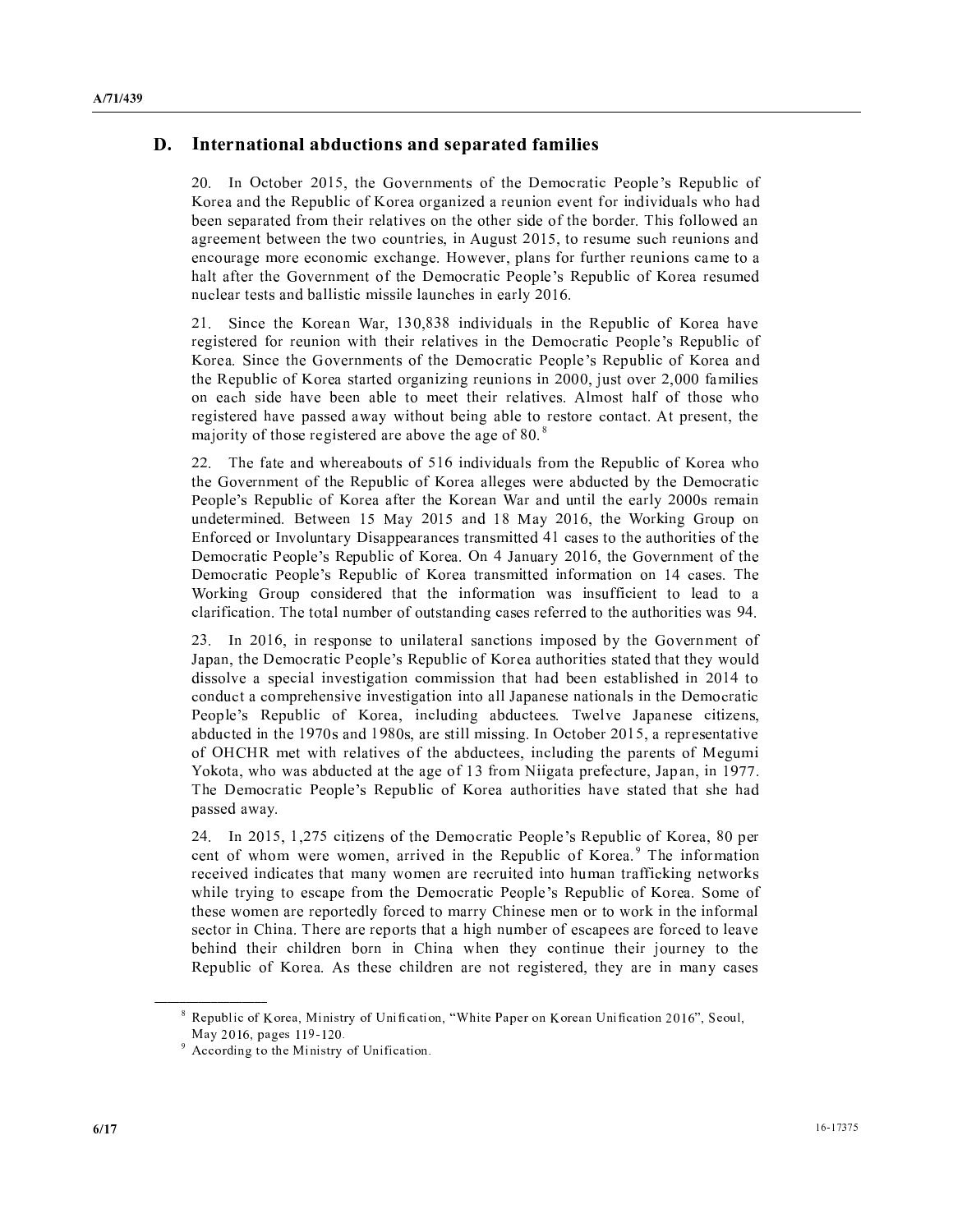The set of the set of the set of the set of the set of the set of the set of the set of the set of the set of the set of the set of the set of the set of the set of the set of the set of the set of the set of the set of t . The set of the set of the set of the set of the set of the set of the set of the set of the set of the set of the set of the set of the set of the set of the set of the set of the set of the set of the set of the set of  $\blacksquare$ 

 , S - b <sup>T</sup> <sup>S</sup> <sup>V</sup> - S <sup>S</sup> <sup>V</sup> . . <sup>W</sup> <sup>S</sup> <sup>X</sup> <sup>Y</sup> <sup>S</sup> <sup>T</sup>  $\overline{\phantom{a}}$  $\cdots$  .  $\cdots$  .  $\cdots$  .  $\cdots$  .  $\cdots$  .  $\cdots$  .  $\cdots$  .  $\cdots$  .  $\cdots$  .  $\cdots$  .  $\cdots$  .  $\cdots$  .  $\cdots$  .  $\cdots$  .  $\cdots$  .  $\cdots$  .  $\cdots$  .  $\cdots$  .  $\cdots$  .  $\cdots$  .  $\cdots$  .  $\cdots$  .  $\cdots$  .  $\cdots$  .  $\cdots$  .  $\cdots$  .  $\cdots$  .  $\cdots$  . <sup>W</sup> <sup>S</sup> <sup>X</sup> <sup>Y</sup> <sup>S</sup> <sup>T</sup> <sup>V</sup> <sup>Z</sup> ] . ] - Y <sup>S</sup> <sup>T</sup> <sup>V</sup> <sup>Z</sup> ] <sup>R</sup> \ . <sup>V</sup> <sup>Y</sup> <sup>S</sup> <sup>T</sup> <sup>V</sup> <sup>Z</sup>  $\overline{\phantom{a}}$  ,  $\overline{\phantom{a}}$  ,  $\overline{\phantom{a}}$  ,  $\overline{\phantom{a}}$  ,  $\overline{\phantom{a}}$  ,  $\overline{\phantom{a}}$  ,  $\overline{\phantom{a}}$  ,  $\overline{\phantom{a}}$  ,  $\overline{\phantom{a}}$  ,  $\overline{\phantom{a}}$  ,  $\overline{\phantom{a}}$  ,  $\overline{\phantom{a}}$  ,  $\overline{\phantom{a}}$  ,  $\overline{\phantom{a}}$  ,  $\overline{\phantom{a}}$  ,  $\overline{\phantom{a}}$  $\bf{U}$  , and  $\bf{U}$  is a set of  $\bf{U}$  is a set of  $\bf{U}$  is a set of  $\bf{U}$  is a set of  $\bf{U}$ 

 <sup>R</sup> ^ <sup>U</sup> <sup>T</sup> - <sup>U</sup> <sup>S</sup> \ <sup>T</sup> <sup>V</sup> <sup>V</sup> . <sup>U</sup> <sup>S</sup> <sup>b</sup> <sup>S</sup> . <sup>T</sup> <sup>U</sup> <sup>V</sup> <sup>V</sup> <sup>V</sup> - - <sup>S</sup> <sup>S</sup> - <sup>T</sup> . . <sup>S</sup> <sup>V</sup> \ ] <sup>T</sup> . <sup>T</sup> - <sup>T</sup> <sup>R</sup> ^ <sup>U</sup>  $\qquad \qquad \alpha \qquad \qquad \alpha \qquad \qquad$  $\mathcal{X} = \{x \in \mathbb{R}^d : |x| = 1, 2, \ldots, N-1, 3, \ldots, N-1, 3, \ldots, N-1, 3, \ldots, N-1, 3, \ldots, N-1, 3, \ldots, N-1, 3, \ldots, N-1, 3, \ldots, N-1, 3, \ldots, N-1, 3, \ldots, N-1, 3, \ldots, N-1, 3, \ldots, N-1, 3, \ldots, N-1, 3, \ldots, N-1, 3, \ldots, N-1, 3, \ldots, N-1, 3, \ldots, N-1, 3, \ld$  <sup>T</sup> - <sup>S</sup> <sup>T</sup> - <sup>S</sup> V . . <sup>W</sup> <sup>S</sup> <sup>X</sup> <sup>Y</sup> <sup>S</sup> <sup>T</sup> <sup>V</sup> <sup>Z</sup> <sup>V</sup> <sup>V</sup> - - <sup>V</sup> <sup>T</sup> <sup>S</sup> <sup>b</sup> - ] <sup>V</sup> -

#### æ ; <sup>B</sup> @ @ <sup>&</sup>gt; <sup>A</sup> <sup>&</sup>gt; <sup>&</sup>gt;

 <sup>S</sup> . <sup>S</sup> \ . <sup>T</sup> . <sup>T</sup> . where the contract of the contract of the contract of the contract of the contract of the contract of the contract of the contract of the contract of the contract of the contract of the contract of the contract of the cont  $\mathcal{P} = \{ \mathcal{P} \mid \mathcal{P} \text{ and } \mathcal{P} \text{ and } \mathcal{P} \}$ <sup>T</sup> - <sup>S</sup> - <sup>T</sup> - <sup>T</sup> 

 / , - . <sup>S</sup> <sup>V</sup> ^ <sup>U</sup> , <sup>b</sup> <sup>T</sup> <sup>U</sup> <sup>T</sup> <sup>V</sup> <sup>V</sup> - - - <sup>S</sup> - <sup>V</sup> . <sup>U</sup> - <sup>U</sup> ] - - - b <sup>T</sup> <sup>S</sup> - - <sup>T</sup> [ ¿ <sup>U</sup> - b - - <sup>S</sup> <sup>S</sup> ]  $\overline{\phantom{a}}$  , and the set of the set of the set of the set of the set of the set of the set of the set of the set of the set of the set of the set of the set of the set of the set of the set of the set of the set of the s  $\bullet$  . It is a set of the contract of the contract of the contract of the contract of the contract of the contract of the contract of the contract of the contract of the contract of the contract of the contract of the con - - ] \ - <sup>b</sup> <sup>T</sup> - <sup>S</sup> \ <sup>T</sup> . <sup>V</sup> <sup>V</sup> - <sup>b</sup> ] <sup>V</sup> <sup>V</sup> - ] [ - b \ . <sup>S</sup> <sup>S</sup> - \_ - ` <sup>V</sup> <sup>S</sup> - - <sup>V</sup> <sup>S</sup> <sup>S</sup> . - <sup>T</sup> <sup>V</sup> <sup>V</sup> - \_ - ` - <sup>ç</sup> b b <sup>V</sup> <sup>S</sup> - <sup>S</sup> <sup>V</sup> <sup>T</sup> - <sup>V</sup>  $\mathbf{b}$  ,  $\mathbf{b}$  ,  $\mathbf{b}$  ,  $\mathbf{c}$  ,  $\mathbf{b}$  ,  $\mathbf{d}$  ,  $\mathbf{b}$  ,  $\mathbf{b}$  ,  $\mathbf{c}$  ,  $\mathbf{c}$  ,  $\mathbf{c}$  ,  $\mathbf{c}$  ,  $\mathbf{c}$  ,  $\mathbf{c}$  ,  $\mathbf{c}$  ,  $\mathbf{c}$  ,  $\mathbf{c}$  ,  $\mathbf{c}$  ,  $\mathbf{c}$  ,  $\mathbf{c}$  ,

 <sup>R</sup> . \ <sup>T</sup> <sup>T</sup> <sup>S</sup> <sup>b</sup> <sup>T</sup> - - <sup>b</sup> <sup>S</sup> - <sup>T</sup> ] . <sup>b</sup> - - <sup>S</sup> <sup>b</sup> . . <sup>V</sup> <sup>V</sup> - <sup>U</sup> . <sup>T</sup> - ] <sup>V</sup> - . <sup>V</sup> <sup>V</sup> - - ] - - . 

è i <sup>g</sup> <sup>f</sup> <sup>l</sup> <sup>u</sup> <sup>m</sup> <sup>j</sup> <sup>q</sup> <sup>j</sup> <sup>n</sup> <sup>j</sup> <sup>f</sup> <sup>s</sup> <sup>i</sup> <sup>g</sup> ¡ <sup>l</sup> <sup>j</sup> <sup>q</sup> <sup>i</sup> <sup>u</sup> <sup>l</sup> <sup>t</sup> ¢ <sup>u</sup> <sup>q</sup> <sup>s</sup> <sup>q</sup> <sup>w</sup> <sup>l</sup> <sup>j</sup> <sup>q</sup> <sup>i</sup> <sup>u</sup> £ ¤ <sup>e</sup> <sup>q</sup> <sup>j</sup> <sup>f</sup> ¥ <sup>l</sup> <sup>h</sup> <sup>f</sup> <sup>g</sup> <sup>i</sup> <sup>u</sup> ¦ <sup>n</sup> <sup>p</sup> <sup>l</sup> <sup>u</sup> § <sup>q</sup> ¨ <sup>e</sup> <sup>j</sup> <sup>m</sup> <sup>q</sup> <sup>u</sup> ¡ <sup>i</sup> <sup>g</sup> <sup>j</sup> <sup>e</sup> i <sup>g</sup> <sup>f</sup> <sup>l</sup> £ © <sup>h</sup> <sup>g</sup> <sup>q</sup> <sup>t</sup> ª « <sup>¬</sup> · <sup>y</sup>

<sup>. .</sup> ¤ <sup>i</sup> <sup>g</sup> <sup>t</sup> <sup>r</sup> <sup>Ú</sup> <sup>i</sup> <sup>i</sup> <sup>r</sup> ¥ <sup>g</sup> <sup>i</sup> ¨ <sup>g</sup> <sup>l</sup> <sup>p</sup> <sup>p</sup> <sup>f</sup> £ <sup>Ó</sup> ¥ <sup>g</sup> <sup>i</sup> <sup>j</sup> <sup>g</sup> <sup>l</sup> <sup>w</sup> <sup>j</sup> <sup>f</sup> <sup>r</sup> <sup>g</sup> <sup>f</sup> <sup>t</sup> <sup>q</sup> <sup>f</sup> <sup>s</sup> <sup>l</sup> <sup>u</sup> <sup>r</sup> <sup>g</sup> <sup>f</sup> <sup>w</sup> <sup>i</sup> <sup>x</sup> <sup>f</sup> <sup>g</sup> ¶ <sup>i</sup> <sup>h</sup> <sup>f</sup> <sup>g</sup> <sup>l</sup> <sup>j</sup> <sup>q</sup> <sup>i</sup> <sup>u</sup> <sup>é</sup> ° <sup>f</sup> <sup>p</sup> <sup>i</sup> <sup>w</sup> <sup>g</sup> <sup>l</sup> <sup>j</sup> <sup>q</sup> <sup>w</sup> ¥ <sup>f</sup> <sup>i</sup> <sup>h</sup> <sup>t</sup> <sup>f</sup> <sup>±</sup> m § <sup>f</sup> <sup>h</sup> <sup>n</sup> <sup>o</sup> <sup>t</sup> <sup>q</sup> <sup>w</sup> <sup>i</sup> <sup>s</sup> i <sup>g</sup> <sup>f</sup> <sup>l</sup> <sup>ª</sup> « « È « Æ <sup>ê</sup> <sup>u</sup> <sup>n</sup> <sup>j</sup> <sup>g</sup> <sup>q</sup> <sup>j</sup> <sup>q</sup> <sup>i</sup> <sup>u</sup> <sup>m</sup> <sup>n</sup> <sup>h</sup> <sup>h</sup> <sup>i</sup> <sup>g</sup> <sup>j</sup> <sup>s</sup> <sup>i</sup> <sup>g</sup> <sup>w</sup> <sup>e</sup> <sup>q</sup> <sup>t</sup> <sup>r</sup> <sup>g</sup> <sup>f</sup> <sup>u</sup> <sup>l</sup> <sup>u</sup> <sup>r</sup> <sup>k</sup> <sup>i</sup> <sup>p</sup> <sup>f</sup> <sup>u</sup> <sup>l</sup> <sup>u</sup> <sup>r</sup> <sup>m</sup> <sup>j</sup> <sup>g</sup> <sup>f</sup> <sup>u</sup> ¨ <sup>j</sup> <sup>e</sup> <sup>f</sup> <sup>u</sup> <sup>q</sup> <sup>u</sup> ¨  $\mathcal{P}$  , the m in the contract  $\mathcal{P}$  is a contract of the contract of  $\mathcal{P}$  and  $\mathcal{P}$ e j j h ê Å f o i l g r y i l g r y i l g r y i l g r y i l g r y i l g r y i l g r y i l g r y i l g r y i l g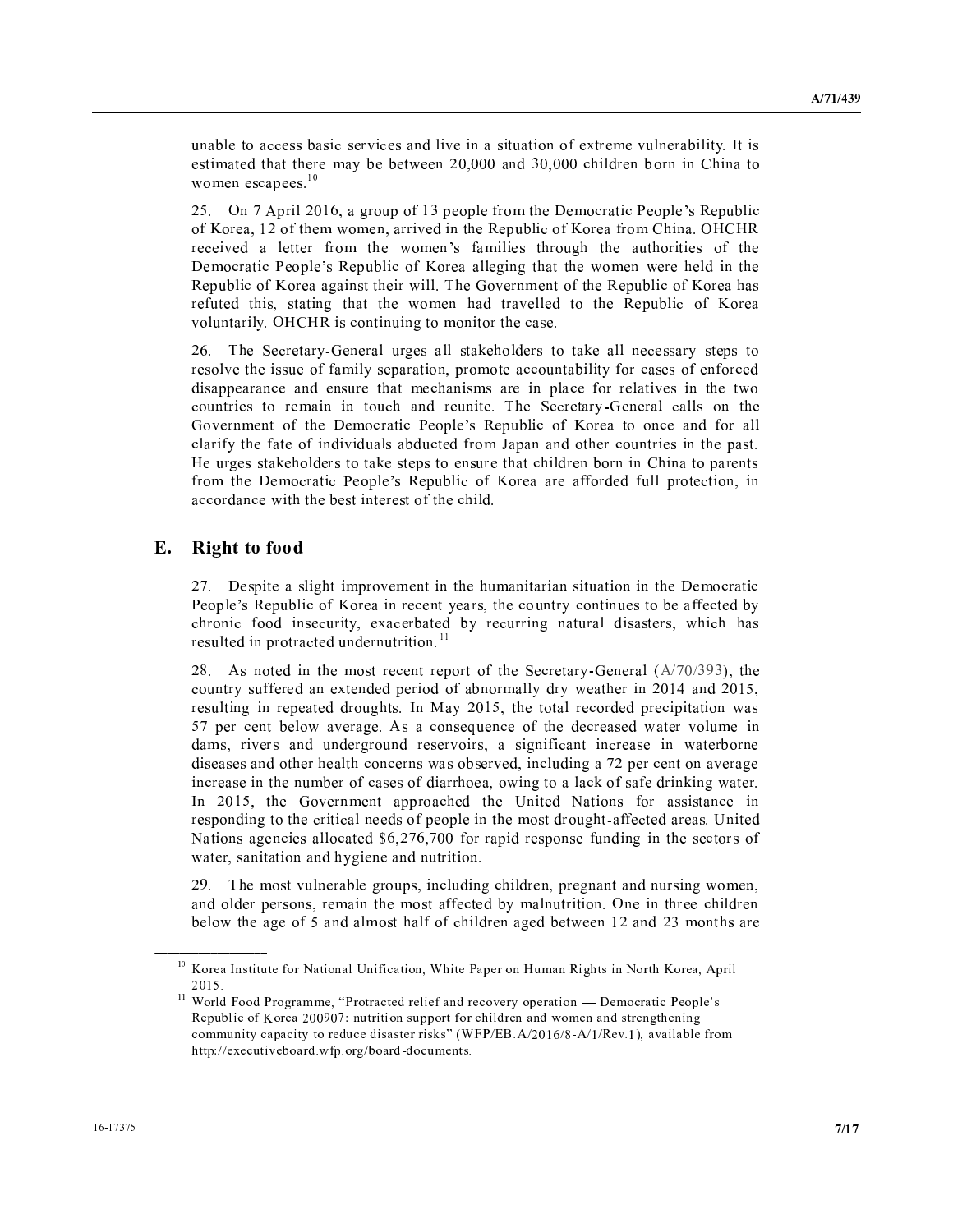anaemic, and 28 per cent of pregnant women are undernourished. Based on an assessment of all community-based management of acute malnutrition programme sites nationwide, between January and June 2015, 30,158 children under five were treated for malnutrition. This number represents a significant increase from 2014, when 26,407 children below the age of five were treated for malnutrition, over the course of the whole year.

30. In 2015, the Government suspended the joint crop and food security assessment missions of the Food and Agriculture Organization of the United Nations and the World Food Programme (WFP) for a second consecutive year and decided to carry out its own assessment. According to government data, the total cereal production in 2015 for both the early harvest and main crops was 5.06 million tons, 11.4 per cent less than in 2014. The Ministry of Agriculture attributed much of that loss to the drought in 2015.

31. Some 18 million people, or 70 per cent of the population, reportedly still depend on the public distribution system for regular food rations, which are adjusted each month on the basis of national production estimates and expected food availability. According to government data, in the first three months of 2016, the ration was an average of 370g per person per day (a 10g reduction from the last quarter of 2015).<sup>12</sup> In April 2016, it decreased to an average of 360g per person per day. Rations are consistently lower than the Government average target of 573g per person per day. The country also faces significant challenges in bolstering nutritional security because food intake is heavily centred on the consumption of carbohydrate-rich cereals, with a deficit of protein-rich foods.

32. In October 2015, results from a food security and nutrition assessment conducted by WFP and the Government, in nurseries supported by WFP in 87 counties, indicated that the prevalence of stunting in children under five remained at moderate to high levels, at 25.4 per cent overall.

#### F. **Right to health**

33. The report of the 2014 socioeconomic, demographic and health survey, which was conducted by the Central Bureau of Statistics of the Democratic People's Republic of Korea with technical and financial support from the United Nations Population Fund, was published during the period under review. The survey found that mortality levels had decreased marginally since 2008, while the crude death rate had declined from 9.0 per 1,000 people in 2008 to 8.4 per 1,000 in 2014. Life expectancy at birth is 72 years  $-68.2$  years for men and 75.6 years for women. However, the difference between male and female life expectancy at birth has not decreased. According to the report, the neonatal, post-neonatal and infant and child mortality levels have all decreased in the past 15 years. The current infant mortality rate is 13.7 per 1,000 live births and the under-five mortality rate is 16.2 per 1,000. The maternal mortality rate has also declined from 85.1 per 1,000 live births in 2008 to 65.9 per 1,000 in 2014.

 $12$  An average cereal ration of 360g per person per day provides approximately 63 per cent of daily calorie requirements, with reference to the 2,100 calorie requirement for adults.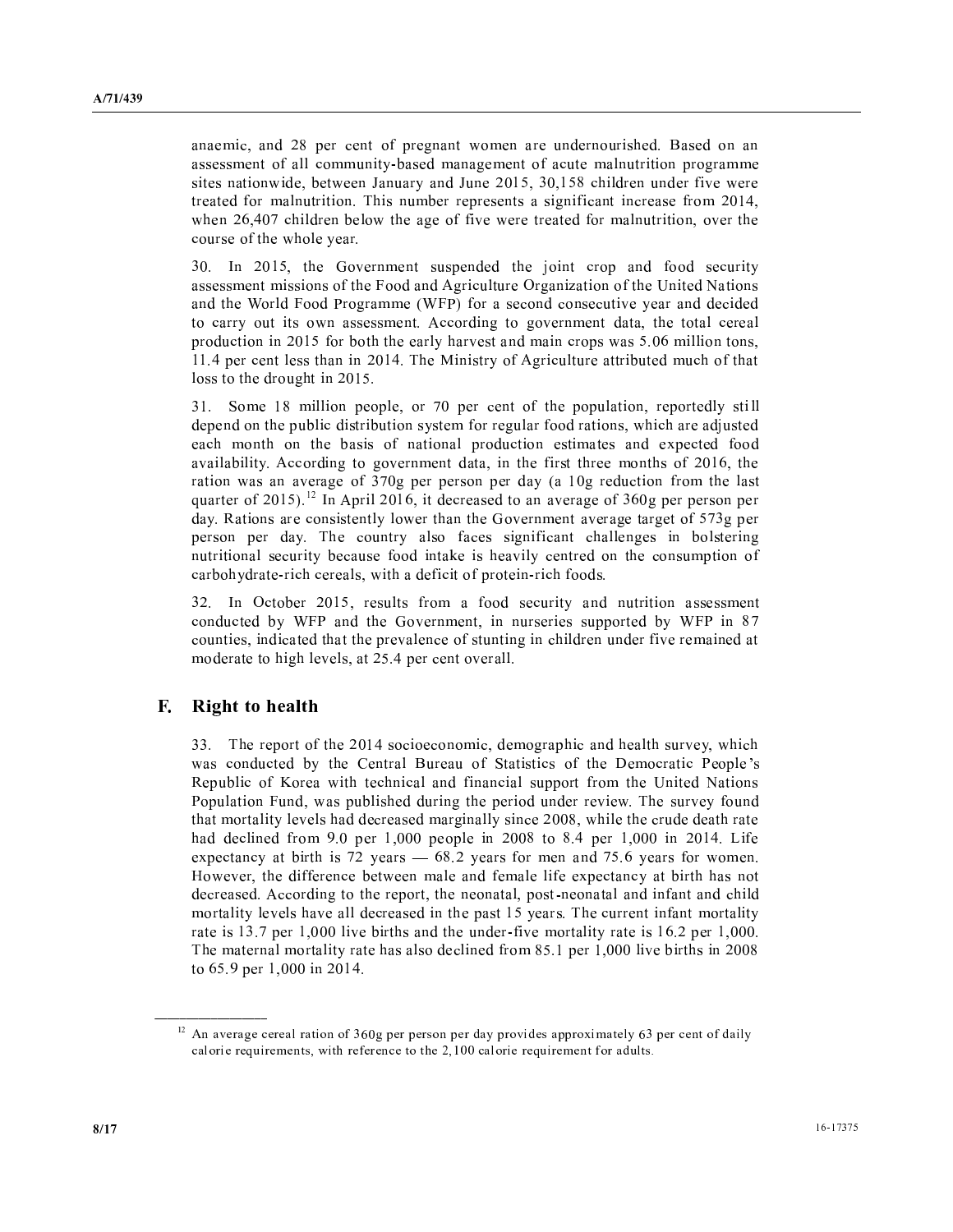<sup>R</sup> <sup>T</sup> \ <sup>U</sup> ] <sup>V</sup> \ <sup>V</sup> - \ / <sup>U</sup> - - ] - <sup>U</sup> \ \ <sup>U</sup> - - <sup>S</sup> -  $\overline{\phantom{a}}$  ,  $\overline{\phantom{a}}$  ,  $\overline{\phantom{a}}$  ,  $\overline{\phantom{a}}$  ,  $\overline{\phantom{a}}$  ,  $\overline{\phantom{a}}$  ,  $\overline{\phantom{a}}$  ,  $\overline{\phantom{a}}$  ,  $\overline{\phantom{a}}$  ,  $\overline{\phantom{a}}$  ,  $\overline{\phantom{a}}$  ,  $\overline{\phantom{a}}$  ,  $\overline{\phantom{a}}$  ,  $\overline{\phantom{a}}$  ,  $\overline{\phantom{a}}$  ,  $\overline{\phantom{a}}$ - - \ <sup>S</sup> \ \ . <sup>U</sup> <sup>S</sup> .

 <sup>a</sup> - <sup>S</sup> - <sup>T</sup> \ - <sup>b</sup> <sup>V</sup> <sup>S</sup> \ . - <sup>T</sup> . - <sup>T</sup> - \ <sup>b</sup> ] S <sup>V</sup> ] .  $\mathcal{S} = \{ \mathcal{S} \mid \mathcal{S} \text{ and } \mathcal{S} \text{ and } \mathcal{S} \text{ and } \mathcal{S} \text{ and } \mathcal{S} \text{ and } \mathcal{S} \text{ are } \mathcal{S} \text{ and } \mathcal{S} \text{ are } \mathcal{S} \text{ and } \mathcal{S} \text{ are } \mathcal{S} \text{ and } \mathcal{S} \text{ are } \mathcal{S} \text{ and } \mathcal{S} \text{ are } \mathcal{S} \text{ and } \mathcal{S} \text{ are } \mathcal{S} \text{ and } \mathcal{S} \text{ are } \mathcal{S$  $\alpha$  , and the set of the set of the set of the set of the set of the set of the set of the set of the set of the set of the set of the set of the set of the set of the set of the set of the set of the set of the set of t

 ^ . <sup>S</sup> ] . - - <sup>T</sup> <sup>S</sup> <sup>S</sup> - <sup>V</sup> <sup>T</sup> <sup>V</sup> . . - <sup>S</sup> - <sup>U</sup> \ . <sup>V</sup> . <sup>W</sup> <sup>S</sup> <sup>X</sup> <sup>Y</sup> <sup>S</sup> <sup>T</sup>  $\alpha$  and  $\alpha$  . The contract of the contract of the contract of the contract of the contract of the contract of the contract of the contract of the contract of the contract of the contract of the contract of the contract \ <sup>T</sup> <sup>V</sup> . - <sup>S</sup> <sup>b</sup> \ <sup>S</sup> . . <sup>S</sup> <sup>T</sup> <sup>S</sup> <sup>b</sup> <sup>T</sup> - . .  $\alpha$  . It is the set of the set of the set of the set of the set of the set of the set of the set of the set of the set of the set of the set of the set of the set of the set of the set of the set of the set of the set of  $\mathbf{A} = \mathbf{A} + \mathbf{B} + \mathbf{C} + \mathbf{A} + \mathbf{A} + \mathbf{A} + \mathbf{A} + \mathbf{A} + \mathbf{A} + \mathbf{A} + \mathbf{A} + \mathbf{A} + \mathbf{A} + \mathbf{A} + \mathbf{A} + \mathbf{A} + \mathbf{A} + \mathbf{A} + \mathbf{A} + \mathbf{A} + \mathbf{A} + \mathbf{A} + \mathbf{A} + \mathbf{A} + \mathbf{A} + \mathbf{A} + \mathbf{A} + \mathbf{A} + \mathbf{A} + \mathbf{A} + \mathbf$ 

 <sup>a</sup> - . . - . <sup>S</sup> . <sup>S</sup> - <sup>T</sup> \ U SO SOLUTION AND THE RELEASED OF THE RELEASED OF THE RELEASED OF THE RELEASED OF THE RELEASED OF THE RELEASED \ <sup>S</sup> . <sup>b</sup> ¿ <sup>U</sup> <sup>V</sup> <sup>W</sup> T - \ <sup>S</sup> - <sup>½</sup> \ <sup>U</sup> ` ] <sup>¾</sup> <sup>S</sup> <sup>b</sup> ] <sup>T</sup> <sup>S</sup> <sup>S</sup> <sup>V</sup> . \_ - ` <sup>b</sup> ] <sup>S</sup> -  $\mathbf{A} = \mathbf{A} + \mathbf{A} + \mathbf{A} + \mathbf{A} + \mathbf{A} + \mathbf{A} + \mathbf{A} + \mathbf{A} + \mathbf{A} + \mathbf{A} + \mathbf{A} + \mathbf{A} + \mathbf{A} + \mathbf{A} + \mathbf{A} + \mathbf{A} + \mathbf{A} + \mathbf{A} + \mathbf{A} + \mathbf{A} + \mathbf{A} + \mathbf{A} + \mathbf{A} + \mathbf{A} + \mathbf{A} + \mathbf{A} + \mathbf{A} + \mathbf{A} + \mathbf{A} + \mathbf{A} + \mathbf$  $\mathbf{1}$  ,  $\mathbf{1}$  ,  $\mathbf{1}$  ,  $\mathbf{1}$  ,  $\mathbf{1}$  ,  $\mathbf{1}$  ,  $\mathbf{1}$  ,  $\mathbf{1}$  ,  $\mathbf{1}$  ,  $\mathbf{1}$  ,  $\mathbf{1}$  ,  $\mathbf{1}$  ,  $\mathbf{1}$  ,  $\mathbf{1}$  ,  $\mathbf{1}$  ,  $\mathbf{1}$  ,  $\mathbf{1}$  ,  $\mathbf{1}$  ,  $\mathbf{1}$  ,  $\mathbf{1}$  , <sup>T</sup> <sup>S</sup> <sup>S</sup> <sup>V</sup> \_ - ` <sup>b</sup> ] <sup>V</sup> T <sup>S</sup> \ <sup>T</sup> <sup>V</sup> . - ] . <sup>U</sup> <sup>R</sup> . . <sup>T</sup> <sup>¹</sup> <sup>S</sup> . . <sup>b</sup> ] <sup>T</sup> \ \ <sup>b</sup> <sup>U</sup> <sup>S</sup> <sup>T</sup> <sup>S</sup> . . <sup>S</sup> \ - - ]  $\qquad \qquad \bullet$  . The contract of the contract of the contract of the contract of the contract of the contract of the contract of the contract of the contract of the contract of the contract of the contract of the contract of

 / <sup>R</sup> \ . T <sup>U</sup> - \ <sup>S</sup> ] . - <sup>T</sup> . . S  $\mathcal{L} = \mathcal{L} \mathcal{L} = \mathcal{L} \mathcal{L} \mathcal{L} \mathcal{L} \mathcal{L} \mathcal{L} \mathcal{L} \mathcal{L} \mathcal{L} \mathcal{L} \mathcal{L} \mathcal{L} \mathcal{L} \mathcal{L} \mathcal{L} \mathcal{L} \mathcal{L} \mathcal{L} \mathcal{L} \mathcal{L} \mathcal{L} \mathcal{L} \mathcal{L} \mathcal{L} \mathcal{L} \mathcal{L} \mathcal{L} \mathcal{L} \mathcal{L} \mathcal{L} \mathcal{L} \mathcal{L} \mathcal{L} \math$  - - \ . . <sup>T</sup> - <sup>b</sup> <sup>U</sup> <sup>R</sup> ] \ . <sup>X</sup> . . . <sup>V</sup> . ] <sup>V</sup> <sup>T</sup> \ <sup>S</sup> - \ ] . <sup>S</sup> . <sup>V</sup> <sup>V</sup> \ <sup>U</sup> . - <sup>T</sup> . . <sup>U</sup> <sup>V</sup> 

#### $\sim$ ; <sup>B</sup> @ <sup>&</sup>gt; <sup>A</sup> @ <sup>B</sup> <sup>&</sup>lt; <sup>D</sup> <sup>B</sup> <sup>J</sup>

 [ , S - b \ . <sup>T</sup> . - . - <sup>V</sup> <sup>V</sup> - <sup>S</sup> -  $\mathbf{S} = \mathbf{S} \mathbf{S} + \mathbf{S} \mathbf{S} + \mathbf{S} \mathbf{S} + \mathbf{S} \mathbf{S} + \mathbf{S} \mathbf{S} + \mathbf{S} \mathbf{S} + \mathbf{S} \mathbf{S} \mathbf{S} + \mathbf{S} \mathbf{S} \mathbf{S} + \mathbf{S} \mathbf{S} \mathbf{S} + \mathbf{S} \mathbf{S} \mathbf{S} + \mathbf{S} \mathbf{S} \mathbf{S} \mathbf{S} + \mathbf{S} \mathbf{S} \mathbf{S} \mathbf{S} + \mathbf{S} \mathbf$ V <sup>T</sup> <sup>V</sup> . . . . - <sup>S</sup> <sup>V</sup> <sup>T</sup> \ <sup>S</sup> - \ ] <sup>V</sup> . <sup>W</sup> <sup>S</sup> <sup>X</sup> <sup>Y</sup> <sup>S</sup> <sup>T</sup> <sup>V</sup> <sup>Z</sup>

 $\mathbf{a} \cdot \mathbf{b} = \mathbf{b} \cdot \mathbf{c} + \mathbf{b} \cdot \mathbf{c} + \mathbf{c} \cdot \mathbf{c} + \mathbf{c} \cdot \mathbf{c} + \mathbf{c} \cdot \mathbf{c} + \mathbf{c} \cdot \mathbf{c} + \mathbf{c} \cdot \mathbf{c} + \mathbf{c} \cdot \mathbf{c} + \mathbf{c} \cdot \mathbf{c} + \mathbf{c} \cdot \mathbf{c} + \mathbf{c} \cdot \mathbf{c} + \mathbf{c} \cdot \mathbf{c} + \mathbf{c} \cdot \mathbf{c} + \mathbf{c} \cdot \math$  . <sup>S</sup> <sup>T</sup> <sup>U</sup> - <sup>T</sup> <sup>U</sup> . - [ - - . <sup>T</sup> The set of the set of the set of the set of the set of the set of the set of the set of the set of the set of the set of the set of the set of the set of the set of the set of the set of the set of the set of the set of t <sup>S</sup> <sup>X</sup> T <sup>S</sup> - <sup>¾</sup> - - <sup>T</sup> <sup>T</sup> - - <sup>V</sup> . <sup>V</sup> <sup>T</sup> <sup>U</sup> <sup>V</sup> <sup>V</sup> - <sup>V</sup> - . b - . <sup>S</sup> - <sup>T</sup> \ <sup>U</sup> <sup>b</sup> <sup>S</sup> <sup>T</sup> -

 $\beta$  m  $\beta$  is the f i d i f  $\alpha$  algebratic

 $14 - 3$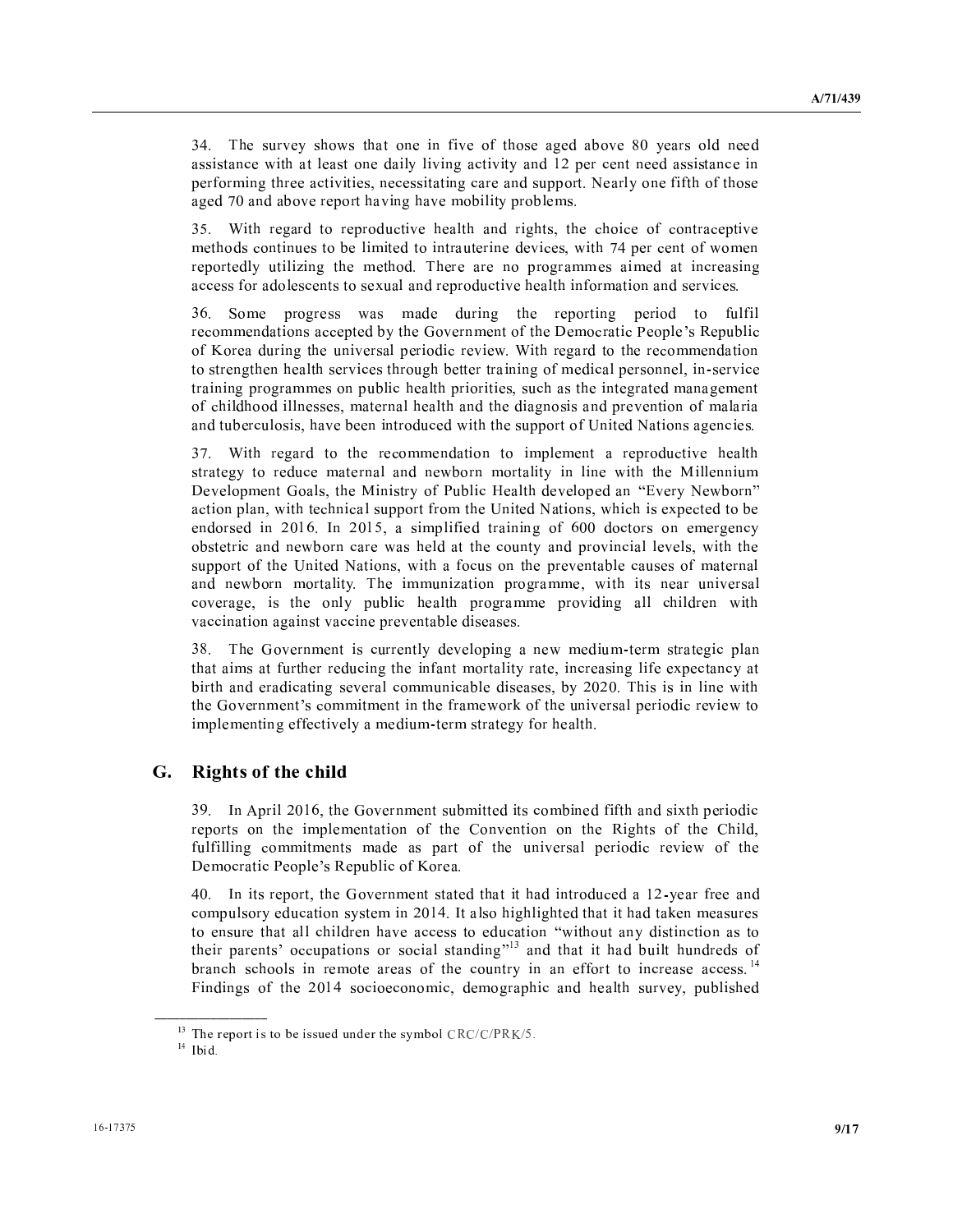- <sup>T</sup> <sup>S</sup> <sup>S</sup> - <sup>b</sup> - . <sup>U</sup> <sup>V</sup> <sup>S</sup> <sup>S</sup> <sup>T</sup> \  $\blacksquare$  . So a set of the set of the set of the set of the set of the set of the set of the set of the set of the set of the set of the set of the set of the set of the set of the set of the set of the set of the set of th  $\mathcal{S} = \{ \mathcal{S} \mid \mathcal{S} \text{ is a } \mathcal{S} \}$ 

 $\mathcal{L} = \mathcal{L} = \mathcal{L} = \mathcal{L} = \mathcal{L} = \mathcal{L} = \mathcal{L} = \mathcal{L} = \mathcal{L} = \mathcal{L} = \mathcal{L} = \mathcal{L} = \mathcal{L} = \mathcal{L} = \mathcal{L} = \mathcal{L} = \mathcal{L} = \mathcal{L} = \mathcal{L} = \mathcal{L} = \mathcal{L} = \mathcal{L} = \mathcal{L} = \mathcal{L} = \mathcal{L} = \mathcal{L} = \mathcal{L} = \mathcal{L} = \mathcal{L} = \mathcal{L} = \mathcal{L} = \mathcal$  <sup>T</sup> - - <sup>b</sup> ] - - - <sup>S</sup> <sup>S</sup> . <sup>S</sup> ] <sup>T</sup> <sup>V</sup> <sup>T</sup> - U <sup>T</sup> <sup>T</sup> - <sup>S</sup> <sup>S</sup> . <sup>S</sup> <sup>b</sup> ] <sup>T</sup> <sup>V</sup> - - <sup>V</sup> . ]

 $\mathcal{L} = \mathcal{L} \mathcal{L} = \mathcal{L} \mathcal{L} \mathcal{L} \mathcal{L} \mathcal{L} \mathcal{L} \mathcal{L} \mathcal{L} \mathcal{L} \mathcal{L} \mathcal{L} \mathcal{L} \mathcal{L} \mathcal{L} \mathcal{L} \mathcal{L} \mathcal{L} \mathcal{L} \mathcal{L} \mathcal{L} \mathcal{L} \mathcal{L} \mathcal{L} \mathcal{L} \mathcal{L} \mathcal{L} \mathcal{L} \mathcal{L} \mathcal{L} \mathcal{L} \mathcal{L} \mathcal{L} \mathcal{L} \math$  $\alpha \rightarrow +$  . The set of the set of the set of the set of the set of the set of the set of the set of the set of the set of the set of the set of the set of the set of the set of the set of the set of the set of the set of th <sup>V</sup> - <sup>T</sup> - \ <sup>V</sup> <sup>Y</sup> <sup>V</sup> -  $\mathbf{y} = \mathbf{y} + \mathbf{y} + \mathbf{y} + \mathbf{y} + \mathbf{y} + \mathbf{y} + \mathbf{y} + \mathbf{y} + \mathbf{y} + \mathbf{y} + \mathbf{y} + \mathbf{y} + \mathbf{y} + \mathbf{y} + \mathbf{y} + \mathbf{y} + \mathbf{y} + \mathbf{y} + \mathbf{y} + \mathbf{y} + \mathbf{y} + \mathbf{y} + \mathbf{y} + \mathbf{y} + \mathbf{y} + \mathbf{y} + \mathbf{y} + \mathbf{y} + \mathbf{y} + \mathbf{y} + \mathbf$ ] <sup>V</sup> .

#### $\sim$ ; <sup>B</sup> @ <sup>&</sup>gt; <sup>A</sup> <sup>=</sup> <sup>&</sup>lt; ? <sup>&</sup>gt; <sup>I</sup> <sup>ñ</sup> @ <sup>B</sup> <sup>E</sup> <sup>J</sup> @ <sup>&</sup>lt;

 $\mathcal{L} = \mathcal{L} = \mathcal{L} = \mathcal{L} = \mathcal{L} = \mathcal{L} = \mathcal{L} = \mathcal{L} = \mathcal{L} = \mathcal{L} = \mathcal{L} = \mathcal{L} = \mathcal{L} = \mathcal{L} = \mathcal{L} = \mathcal{L} = \mathcal{L} = \mathcal{L} = \mathcal{L} = \mathcal{L} = \mathcal{L} = \mathcal{L} = \mathcal{L} = \mathcal{L} = \mathcal{L} = \mathcal{L} = \mathcal{L} = \mathcal{L} = \mathcal{L} = \mathcal{L} = \mathcal{L} = \mathcal$  - b \ . <sup>V</sup> . <sup>W</sup> <sup>S</sup> <sup>X</sup> <sup>Y</sup> <sup>S</sup> <sup>T</sup> <sup>V</sup> <sup>Z</sup> . <sup>S</sup> ] - . <sup>S</sup> . <sup>R</sup> \ . - - <sup>b</sup> . The set of the set of the set of the set of the set of the set of the set of the set of the set of the set of the set of the set of the set of the set of the set of the set of the set of the set of the set of the set of The set of the set of the set of the set of the set of the set of the set of the set of the set of the set of the set of the set of the set of the set of the set of the set of the set of the set of the set of the set of t  $\mathbf{v} = \mathbf{v} = \mathbf{v} = \mathbf{v} = \mathbf{v} = \mathbf{v} = \mathbf{v} = \mathbf{v} = \mathbf{v} = \mathbf{v} = \mathbf{v} = \mathbf{v} = \mathbf{v} = \mathbf{v} = \mathbf{v} = \mathbf{v} = \mathbf{v} = \mathbf{v} = \mathbf{v} = \mathbf{v} = \mathbf{v} = \mathbf{v} = \mathbf{v} = \mathbf{v} = \mathbf{v} = \mathbf{v} = \mathbf{v} = \mathbf{v} = \mathbf{v} = \mathbf{v} = \mathbf{v} = \mathbf$  $\mathcal{L} = \{ \mathbf{S} \mid \mathbf{S} \}$  . So a set of the set of the set of the set of the set of the set of the set of the set of the set of the set of the set of the set of the set of the set of the set of the set of the set of the  $\mathbf{r} = \mathbf{r} + \mathbf{r} + \mathbf{r} + \mathbf{r} + \mathbf{r} + \mathbf{r} + \mathbf{r} + \mathbf{r} + \mathbf{r} + \mathbf{r} + \mathbf{r} + \mathbf{r} + \mathbf{r} + \mathbf{r} + \mathbf{r} + \mathbf{r} + \mathbf{r} + \mathbf{r} + \mathbf{r} + \mathbf{r} + \mathbf{r} + \mathbf{r} + \mathbf{r} + \mathbf{r} + \mathbf{r} + \mathbf{r} + \mathbf{r} + \mathbf{r} + \mathbf{r} + \mathbf{r} + \mathbf$  $\cdots$ 

 $\mathcal{L} \mathcal{L} = \mathcal{L} \mathcal{L} = \mathcal{L} \mathcal{L} \mathcal{L} + \mathcal{L} \mathcal{L} \mathcal{L} + \mathcal{L} \mathcal{L} \mathcal{L} \mathcal{L} + \mathcal{L} \mathcal{L} \mathcal{L} \mathcal{L} \mathcal{L} \mathcal{L} \mathcal{L} \mathcal{L} \mathcal{L} \mathcal{L} \mathcal{L} \mathcal{L} \mathcal{L} \mathcal{L} \mathcal{L} \mathcal{L} \mathcal{L} \mathcal{L} \mathcal{L} \mathcal{L} \mathcal{L} \mathcal{L$  $\overline{\phantom{a}}$  ,  $\overline{\phantom{a}}$  ,  $\overline{\phantom{a}}$  ,  $\overline{\phantom{a}}$  ,  $\overline{\phantom{a}}$  ,  $\overline{\phantom{a}}$  ,  $\overline{\phantom{a}}$  ,  $\overline{\phantom{a}}$  ,  $\overline{\phantom{a}}$  ,  $\overline{\phantom{a}}$  ,  $\overline{\phantom{a}}$  ,  $\overline{\phantom{a}}$  ,  $\overline{\phantom{a}}$  ,  $\overline{\phantom{a}}$  ,  $\overline{\phantom{a}}$  ,  $\overline{\phantom{a}}$  $\overline{\phantom{a}}$  ,  $\overline{\phantom{a}}$  ,  $\overline{\phantom{a}}$  ,  $\overline{\phantom{a}}$  ,  $\overline{\phantom{a}}$  ,  $\overline{\phantom{a}}$  ,  $\overline{\phantom{a}}$  ,  $\overline{\phantom{a}}$  ,  $\overline{\phantom{a}}$  ,  $\overline{\phantom{a}}$  ,  $\overline{\phantom{a}}$  ,  $\overline{\phantom{a}}$  ,  $\overline{\phantom{a}}$  ,  $\overline{\phantom{a}}$  ,  $\overline{\phantom{a}}$  ,  $\overline{\phantom{a}}$  <sup>S</sup> <sup>S</sup> . <sup>U</sup> - - <sup>T</sup> - <sup>b</sup> - <sup>V</sup> - <sup>V</sup> - <sup>b</sup> ] <sup>T</sup> - b  $\mathbf{A}$  . The set of  $\mathbf{A}$  and  $\mathbf{A}$  is a set of  $\mathbf{A}$  is a set of  $\mathbf{A}$  is a set of  $\mathbf{A}$  is a set of  $\mathbf{A}$  is a set of  $\mathbf{A}$  is a set of  $\mathbf{A}$  is a set of  $\mathbf{A}$  is a set of  $\mathbf{A}$  is a set  $\mathcal{S}$  ,  $\mathcal{S}$  ,  $\mathcal{S}$  ,  $\mathcal{S}$  ,  $\mathcal{S}$  ,  $\mathcal{S}$  ,  $\mathcal{S}$  ,  $\mathcal{S}$  ,  $\mathcal{S}$  ,  $\mathcal{S}$  ,  $\mathcal{S}$  ,  $\mathcal{S}$  ,  $\mathcal{S}$  ,  $\mathcal{S}$  ,  $\mathcal{S}$  ,  $\mathcal{S}$  ,  $\mathcal{S}$  ,  $\mathcal{S}$  ,  $\mathcal{S}$  ,  $\mathcal{S}$  , - \ <sup>b</sup> <sup>T</sup> - <sup>T</sup> <sup>S</sup> . <sup>S</sup> .  $\alpha$  ,  $\alpha$  ,  $\alpha$  ,  $\beta$  ,  $\beta$  ,  $\beta$  ,  $\beta$  ,  $\beta$  ,  $\beta$  ,  $\beta$  ,  $\beta$  ,  $\beta$  ,  $\beta$  ,  $\beta$  ,  $\beta$  ,  $\beta$  ,  $\beta$  ,  $\beta$  ,  $\beta$  ,  $\beta$  ,  $\beta$  ,  $\beta$  ,  $\beta$  ,  $\beta$  ,  $\beta$  ,  $\beta$  ,  $\beta$  ,  $\beta$  ,  $\beta$  ,  $\beta$  ,  $\beta$  ,  $\beta$ S <sup>b</sup> \ . - <sup>V</sup> - <sup>V</sup> - <sup>V</sup> - <sup>b</sup> ` , <sup>V</sup> <sup>V</sup> <sup>V</sup> <sup>Z</sup> - ^ <sup>º</sup> <sup>T</sup> [ <sup>S</sup> <sup>X</sup> , <sup>V</sup> <sup>Z</sup>

 $\mathcal{L} = \mathcal{L} = \mathcal{L} = \mathcal{L} = \mathcal{L} = \mathcal{L} = \mathcal{L} = \mathcal{L} = \mathcal{L} = \mathcal{L} = \mathcal{L} = \mathcal{L} = \mathcal{L} = \mathcal{L} = \mathcal{L} = \mathcal{L} = \mathcal{L} = \mathcal{L} = \mathcal{L} = \mathcal{L} = \mathcal{L} = \mathcal{L} = \mathcal{L} = \mathcal{L} = \mathcal{L} = \mathcal{L} = \mathcal{L} = \mathcal{L} = \mathcal{L} = \mathcal{L} = \mathcal{L} = \mathcal$ S ] - - <sup>T</sup> \ . <sup>V</sup> <sup>U</sup> \  $\mathcal{N} = \{ \mathcal{N} \mid \mathcal{N} = \{ \mathcal{N} \mid \mathcal{N} \mid \mathcal{N} \mid \mathcal{N} \mid \mathcal{N} \mid \mathcal{N} \mid \mathcal{N} \mid \mathcal{N} \mid \mathcal{N} \mid \mathcal{N} \mid \mathcal{N} \mid \mathcal{N} \mid \mathcal{N} \mid \mathcal{N} \mid \mathcal{N} \mid \mathcal{N} \mid \mathcal{N} \mid \mathcal{N} \mid \mathcal{N} \mid \mathcal{N} \mid \mathcal{N} \mid \mathcal{N} \mid \mathcal{N} \mid \mathcal{N} \mid \math$  <sup>V</sup> <sup>T</sup> \ <sup>S</sup> - \ ] <sup>b</sup> - <sup>T</sup> <sup>V</sup> <sup>T</sup> . <sup>S</sup> . 

### Þ ; <sup>B</sup> @ <sup>&</sup>gt; <sup>A</sup> <sup>ñ</sup> <sup>&</sup>gt; <sup>Á</sup> <sup>&</sup>lt; <sup>I</sup>

 $\mathbf{b} \cdot \mathbf{c} = \mathbf{b} \cdot \mathbf{c} + \mathbf{c} \cdot \mathbf{c} + \mathbf{c} + \mathbf{c} + \mathbf{c} + \mathbf{c} + \mathbf{c} + \mathbf{c} + \mathbf{c} + \mathbf{c} + \mathbf{c} + \mathbf{c} + \mathbf{c} + \mathbf{c} + \mathbf{c} + \mathbf{c} + \mathbf{c} + \mathbf{c} + \mathbf{c} + \mathbf{c} + \mathbf{c} + \mathbf{c} + \mathbf{c} + \mathbf{c} + \mathbf{c} + \mathbf{c} + \mathbf{c} +$ - ] - ] \ <sup>b</sup> <sup>T</sup> <sup>S</sup> <sup>S</sup> V <sup>b</sup> - b

<sup>، ، ،</sup> ا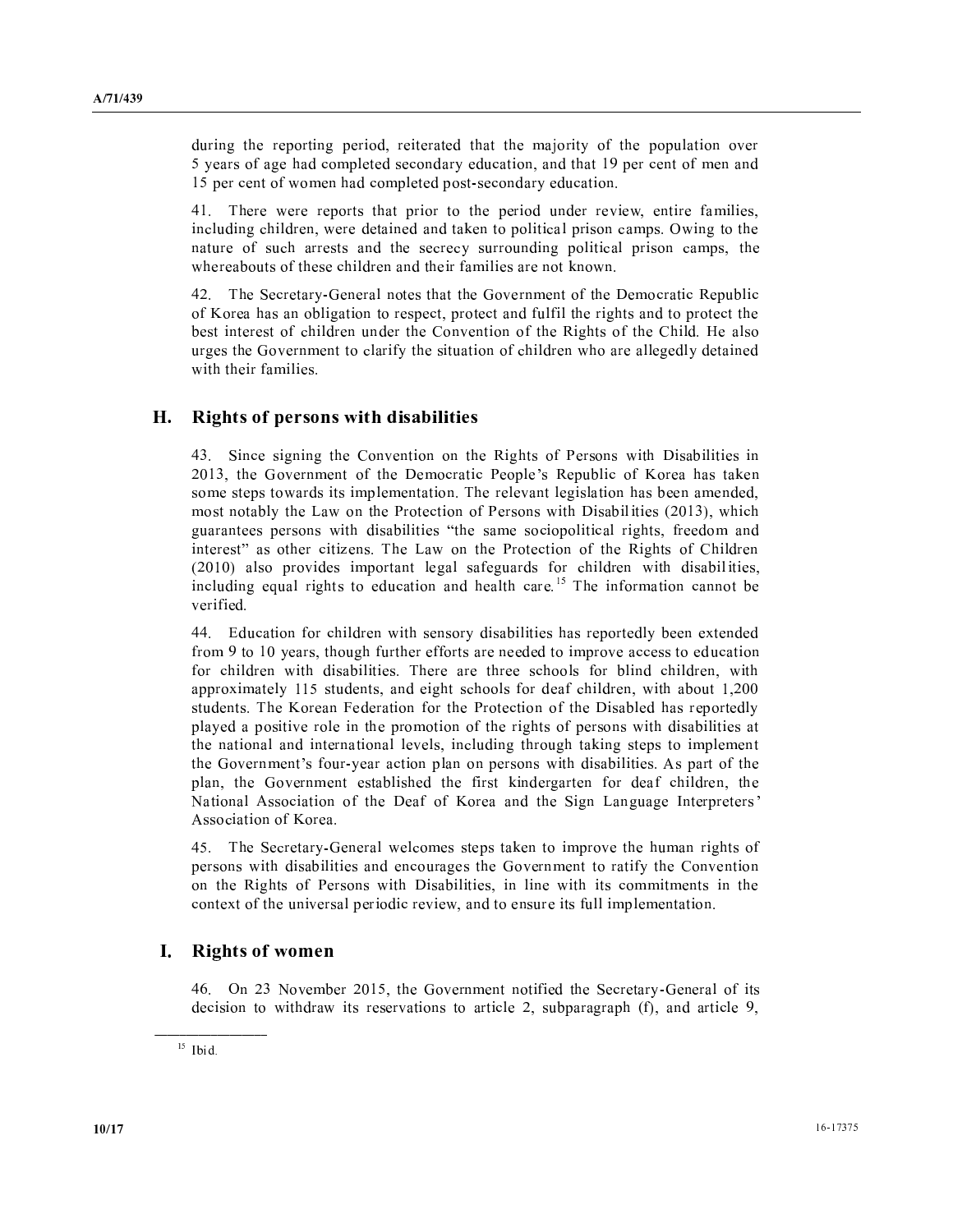S <sup>S</sup> <sup>b</sup> <sup>V</sup> \ . <sup>V</sup> , . <sup>V</sup> . a . - . <sup>T</sup> . - . ] . <sup>b</sup> - <sup>T</sup> <sup>V</sup> ] . - . ] <sup>S</sup> <sup>U</sup> <sup>V</sup> - [ , S - b \ . <sup>T</sup> . - . - - <sup>b</sup> - - <sup>V</sup> <sup>T</sup> <sup>S</sup> -  $\mathbf{A} \mathbf{B} \mathbf{C} \mathbf{A} \mathbf{A} \mathbf{C} \mathbf{A} \mathbf{A} \mathbf{A} \mathbf{A} \mathbf{A} \mathbf{A} \mathbf{A} \mathbf{A} \mathbf{A} \mathbf{A} \mathbf{A} \mathbf{A} \mathbf{A} \mathbf{A} \mathbf{A} \mathbf{A} \mathbf{A} \mathbf{A} \mathbf{A} \mathbf{A} \mathbf{A} \mathbf{A} \mathbf{A} \mathbf{A} \mathbf{A} \mathbf{A} \mathbf{A} \mathbf{A} \mathbf{A} \mathbf{A} \mathbf{$ 

 $\mathbf{a} = \mathbf{b} + \mathbf{b}$  , and a set of the set of the set of the set of the set of the set of the set of the set of the set of the set of the set of the set of the set of the set of the set of the set of the set of the set - The set of the set of the set of the set of the set of the set of the set of the set of the set of the set of the set of the set of the set of the set of the set of the set of the set of the set of the set of the set of - <sup>S</sup> <sup>V</sup> <sup>º</sup> ] <sup>W</sup> - <sup>W</sup> . <sup>V</sup> <sup>Y</sup> <sup>V</sup> <sup>a</sup> .  $\mathcal{L} = \{ \mathbf{z}_1, \mathbf{z}_2, \ldots, \mathbf{z}_{N-1}, \mathbf{z}_N, \mathbf{z}_N, \mathbf{z}_N, \mathbf{z}_N, \mathbf{z}_N, \mathbf{z}_N, \mathbf{z}_N, \mathbf{z}_N, \mathbf{z}_N, \mathbf{z}_N, \mathbf{z}_N, \mathbf{z}_N, \mathbf{z}_N, \mathbf{z}_N, \mathbf{z}_N, \mathbf{z}_N, \mathbf{z}_N, \mathbf{z}_N, \mathbf{z}_N, \mathbf{z}_N, \mathbf{z}_N, \mathbf{z}_N, \mathbf{z$  - - . <sup>U</sup> \ <sup>V</sup> . - - <sup>U</sup> - <sup>U</sup> <sup>Í</sup> <sup>R</sup> <sup>S</sup> <sup>T</sup>  $\mathcal{S} \subset \mathcal{S}$  , and the set of the set of the set of the set of the set of the set of the set of the set of the set of the set of the set of the set of the set of the set of the set of the set of the set of the set of  $\blacksquare$  . So that is a set of the set of the set of the set of the set of the set of the set of the set of the set of the set of the set of the set of the set of the set of the set of the set of the set of the set of the s

 $\mathcal{L} = \mathcal{L} \mathcal{L} = \mathcal{L} \mathcal{L} \mathcal{L} = \mathcal{L} \mathcal{L} \mathcal{L} \mathcal{L} \mathcal{L} \mathcal{L} \mathcal{L} \mathcal{L} \mathcal{L} \mathcal{L} \mathcal{L} \mathcal{L} \mathcal{L} \mathcal{L} \mathcal{L} \mathcal{L} \mathcal{L} \mathcal{L} \mathcal{L} \mathcal{L} \mathcal{L} \mathcal{L} \mathcal{L} \mathcal{L} \mathcal{L} \mathcal{L} \mathcal{L} \mathcal{L} \mathcal{L} \mathcal{L} \$  $\bf 1 \quad \cdots \quad \bf 1 \quad \bf 1 \quad \cdots \quad \bf 1 \quad \bf 1 \quad \bf 1 \quad \cdots \quad \bf 1 \quad \cdots \quad \bf 1 \quad \cdots \quad \bf 1 \quad \cdots \quad \bf 1 \quad \cdots \quad \bf 1 \quad \cdots \quad \bf 1 \quad \cdots \quad \bf 1 \quad \cdots \quad \bf 1 \quad \cdots \quad \bf 1 \quad \cdots \quad \bf 1 \quad \cdots \quad \bf 1 \quad \cdots \quad \bf 1 \quad \cdots \quad \bf 1 \quad \cdots \quad \bf 1 \quad \cdots \quad \bf 1 \quad \cdots \quad \bf 1$  $\mathcal{S} = \{ \begin{array}{ccc} \mathcal{S} & \mathcal{S} & \mathcal{S} \end{array} \}$  <sup>U</sup> - - <sup>T</sup> <sup>V</sup> <sup>V</sup> . - - <sup>S</sup> - S <sup>Ð</sup>

, and it is a set of the set of the set of the set of the set of the set of the set of the set of the set of the set of the set of the set of the set of the set of the set of the set of the set of the set of the set of th <sup>T</sup> - <sup>b</sup> <sup>U</sup> . <sup>V</sup> <sup>U</sup> <sup>T</sup> - <sup>S</sup> - <sup>U</sup> <sup>S</sup> - V  $\mathbf{r} = \mathbf{r} + \mathbf{r}$  . The contract of the contract of the contract of the contract of the contract of the contract of the contract of the contract of the contract of the contract of the contract of the contract of the - b - S ] ] . , - <sup>b</sup> ] . <sup>T</sup> - <sup>V</sup> <sup>S</sup> <sup>V</sup> - <sup>S</sup> <sup>T</sup> - <sup>V</sup> - ^ <sup>T</sup> <sup>S</sup> . <sup>W</sup> <sup>S</sup> <sup>X</sup> , and the set of the set of the set of the set of the set of the set of the set of the set of the set of the set of the set of the set of the set of the set of the set of the set of the set of the set of the set of the se . - <sup>ß</sup>

 $\mathbb{R} \times \mathbb{R}$  , and it is the set of the set of the set of the set of the set of the set of the set of the set of the set of the set of the set of the set of the set of the set of the set of the set of the set of the s W <sup>S</sup> <sup>X</sup> <sup>Y</sup> <sup>S</sup> <sup>T</sup> <sup>V</sup> <sup>Z</sup> <sup>S</sup> <sup>b</sup> ] - ] . <sup>T</sup>  $\alpha$  , and the second of the second of the second of the second of the second of the second of the second of the second of the second of the second of the second of the second of the second of the second of the second of - . \ - <sup>V</sup> <sup>T</sup> - <sup>T</sup> [ <sup>T</sup> \ <sup>U</sup> T - <sup>U</sup> <sup>Z</sup> [ <sup>T</sup> <sup>V</sup> ` \_ <sup>V</sup> ] - - - - b S <sup>V</sup> <sup>S</sup> - <sup>b</sup> ] ] <sup>S</sup> <sup>V</sup> . . <sup>W</sup> <sup>S</sup> <sup>X</sup>  $\mathcal{P} = \{ \mathcal{P} \mid \mathcal{P} \mathcal{P} \mathcal{P} \mathcal{P} \mathcal{P} \mathcal{P} \mathcal{P} \mathcal{P} \mathcal{P} \mathcal{P} \mathcal{P} \mathcal{P} \mathcal{P} \mathcal{P} \mathcal{P} \mathcal{P} \mathcal{P} \mathcal{P} \mathcal{P} \mathcal{P} \mathcal{P} \mathcal{P} \mathcal{P} \mathcal{P} \mathcal{P} \mathcal{P} \mathcal{P} \mathcal{P} \mathcal{P} \mathcal{P} \mathcal{P} \mathcal{P} \mathcal{P} \mathcal{P$  $\mathcal{A} = \mathcal{A} \mathcal{A} \mathcal{A} \mathcal{A} \mathcal{A} \mathcal{A} \mathcal{A} \mathcal{A} \mathcal{A} \mathcal{A} \mathcal{A} \mathcal{A} \mathcal{A} \mathcal{A} \mathcal{A} \mathcal{A} \mathcal{A} \mathcal{A} \mathcal{A} \mathcal{A} \mathcal{A} \mathcal{A} \mathcal{A} \mathcal{A} \mathcal{A} \mathcal{A} \mathcal{A} \mathcal{A} \mathcal{A} \mathcal{A} \mathcal{A} \mathcal{A} \mathcal{A} \mathcal{A} \mathcal{A} \mathcal$ ^ <sup>U</sup> . - ] . ] \ \ <sup>V</sup> . <sup>W</sup> <sup>S</sup> <sup>X</sup> <sup>Y</sup> <sup>S</sup> <sup>T</sup> <sup>V</sup> <sup>Z</sup> <sup>T</sup> <sup>V</sup> <sup>V</sup> - <sup>T</sup> <sup>T</sup> R <sup>U</sup> <sup>V</sup> <sup>V</sup> <sup>T</sup> . - <sup>T</sup> <sup>T</sup> - <sup>b</sup> - <sup>T</sup> ] <sup>U</sup> <sup>V</sup> <sup>T</sup> <sup>T</sup> . \ <sup>b</sup> <sup>T</sup> - <sup>T</sup> - . 

### III. **Cooperation between the United Nations and the** Government concerning the human rights situation in the **Democratic People's Republic of Korea**

 - <sup>R</sup> \ . <sup>V</sup> . <sup>W</sup> <sup>S</sup> <sup>X</sup> <sup>Y</sup> <sup>S</sup> <sup>T</sup> <sup>V</sup> <sup>Z</sup> . S \ <sup>S</sup> ] <sup>T</sup> . <sup>U</sup> . - <sup>T</sup>  $\mathbf{S} = \begin{bmatrix} \mathbf{S} & \mathbf{S} & \mathbf{S} & \mathbf{S} & \mathbf{S} & \mathbf{S} & \mathbf{S} & \mathbf{S} & \mathbf{S} & \mathbf{S} & \mathbf{S} & \mathbf{S} & \mathbf{S} & \mathbf{S} & \mathbf{S} & \mathbf{S} & \mathbf{S} & \mathbf{S} & \mathbf{S} & \mathbf{S} & \mathbf{S} & \mathbf{S} & \mathbf{S} & \mathbf{S} & \mathbf{S} & \mathbf{S} & \mathbf{S} & \mathbf{S} & \mathbf{S} & \mathbf{$ 

Ñ ¯ <sup>Ô</sup> ° © ¤ <sup>Å</sup> ¯ <sup>Å</sup> ¥ § Å <sup>ª</sup> ¸ <sup>³</sup> £ <sup>h</sup> <sup>l</sup> <sup>g</sup> <sup>l</sup> <sup>m</sup> <sup>y</sup> <sup>Ç</sup> <sup>Æ</sup> <sup>l</sup> <sup>u</sup> <sup>r</sup> <sup>¬</sup> <sup>¬</sup> <sup>y</sup>

 $\frac{17}{17}$  Data from the 2014 socioeconomic, demographic and health survey

 $^{18}$  CEDAW/C/PRK/2-4, para. 77

 $\theta$  and  $\theta$  is a constant  $\theta$  in the following the final property  $\theta$  is a set of the  $\theta$  in  $\theta$  in  $\theta$  is a set of the  $\theta$  of  $\theta$  in  $\theta$  is a set of the  $\theta$  of  $\theta$  is a set of the  $\theta$  of  $\theta$  is a set of the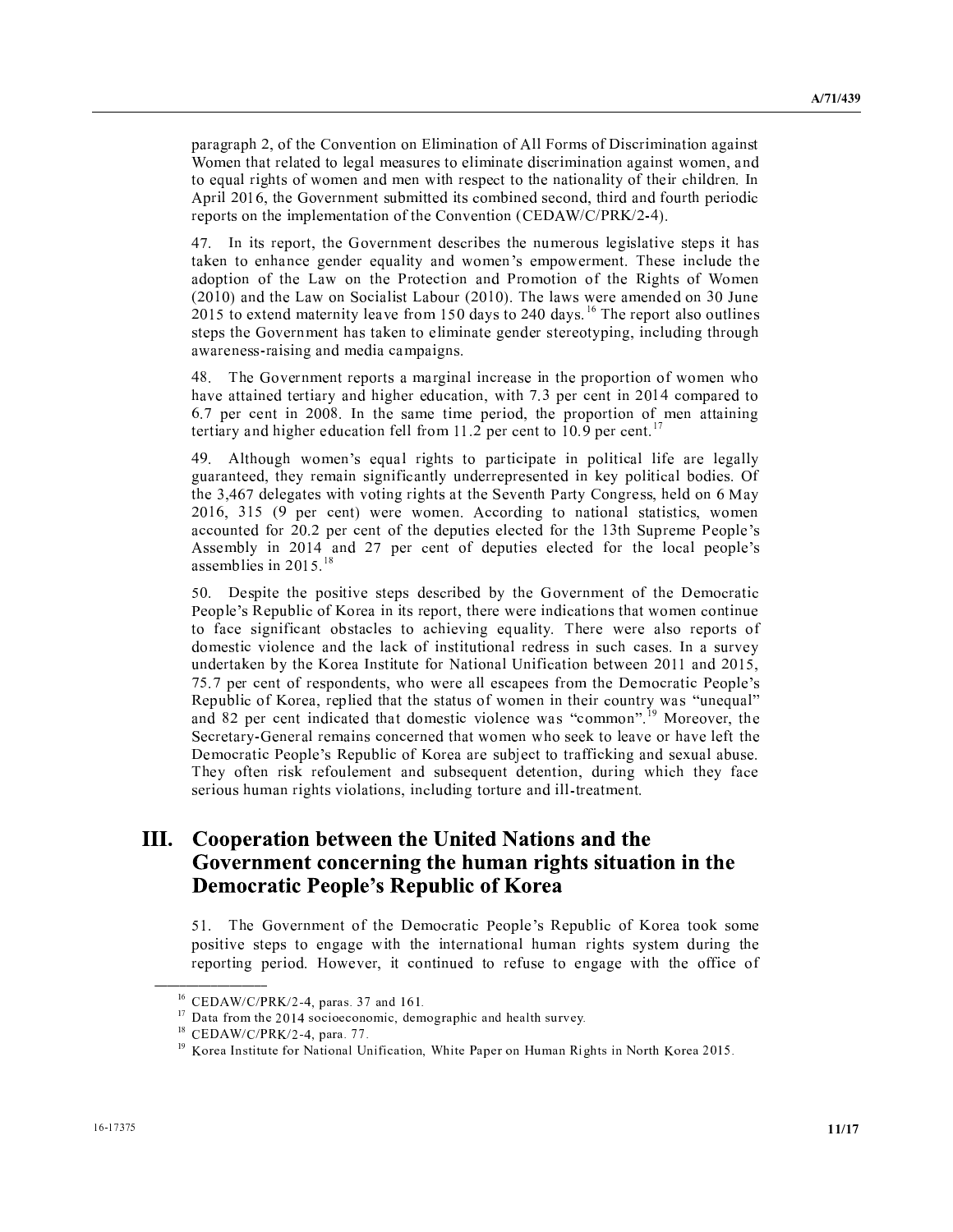$\alpha$  , and  $\alpha$  is a set of  $\alpha$  is a set of  $\alpha$  is a set of  $\alpha$  is a set of  $\alpha$  is a set of  $\alpha$  is a set of  $\alpha$  is a set of  $\alpha$  is a set of  $\alpha$  is a set of  $\alpha$  is a set of  $\alpha$  is a set of  $\alpha$  is a set of  $\alpha$  i  $\mathcal{X} = \mathcal{X} \cup \mathcal{X} \cup \mathcal{X} \cup \mathcal{X} \cup \mathcal{X} \cup \mathcal{X} \cup \mathcal{X} \cup \mathcal{X} \cup \mathcal{X} \cup \mathcal{X} \cup \mathcal{X} \cup \mathcal{X} \cup \mathcal{X} \cup \mathcal{X} \cup \mathcal{X} \cup \mathcal{X} \cup \mathcal{X} \cup \mathcal{X} \cup \mathcal{X} \cup \mathcal{X} \cup \mathcal{X} \cup \mathcal{X} \cup \mathcal{X} \cup \mathcal{X} \cup \mathcal{X} \cup \mathcal{X} \cup \mathcal{X$ [ <sup>V</sup> ] \ . <sup>X</sup> <sup>T</sup> - . <sup>T</sup>  $\mathbf{U} = \mathbf{U} + \mathbf{U} + \mathbf{U} + \mathbf{U} + \mathbf{U} + \mathbf{U} + \mathbf{U} + \mathbf{U} + \mathbf{U} + \mathbf{U} + \mathbf{U} + \mathbf{U} + \mathbf{U} + \mathbf{U} + \mathbf{U} + \mathbf{U} + \mathbf{U} + \mathbf{U} + \mathbf{U} + \mathbf{U} + \mathbf{U} + \mathbf{U} + \mathbf{U} + \mathbf{U} + \mathbf{U} + \mathbf{U} + \mathbf{U} + \mathbf{U} + \mathbf{U} + \mathbf{U} + \mathbf$ <sup>S</sup> ] . . <sup>T</sup> <sup>U</sup>

#### **Participates** I @ <sup>&</sup>lt; ? <sup>&</sup>gt; <sup>Â</sup> <sup>&</sup>lt; ? <sup>I</sup> <sup>Á</sup> <sup>&</sup>lt; <sup>I</sup> @ <sup>E</sup> <sup>J</sup> <sup>&</sup>gt; <sup>&</sup>lt;

 - ^ <sup>S</sup> . - b <sup>T</sup> . <sup>Y</sup> <sup>T</sup> - <sup>S</sup> - T  $\blacksquare$  , and the state of the state of the state of the state of the state of the state of the state of the state of the state of the state of the state of the state of the state of the state of the state of the state of <sup>T</sup> - <sup>T</sup> <sup>V</sup> - <sup>T</sup> <sup>b</sup> <sup>V</sup> - - <sup>S</sup> <sup>S</sup> - - . <sup>R</sup> . - <sup>U</sup> <sup>b</sup> \_ - ` . . <sup>V</sup> <sup>T</sup> . <sup>Y</sup> S \ - - <sup>T</sup> <sup>S</sup> - <sup>T</sup> - \ . <sup>V</sup> <sup>Y</sup> <sup>b</sup> <sup>T</sup> - <sup>V</sup> - - <sup>T</sup> <sup>T</sup> <sup>b</sup> - ] <sup>T</sup> . <sup>Y</sup> <sup>T</sup> <sup>T</sup> /

 - . - b ^ T <sup>U</sup> <sup>T</sup> - T - <sup>T</sup> <sup>V</sup> <sup>T</sup> . . <sup>W</sup> <sup>S</sup> <sup>X</sup> <sup>Y</sup> <sup>S</sup> <sup>T</sup> <sup>V</sup> <sup>Z</sup> <sup>b</sup> <sup>V</sup> - . . - <sup>R</sup> \_ - ^ <sup>U</sup> <sup>V</sup> <sup>W</sup> , V <sup>V</sup> - . . <sup>V</sup> <sup>T</sup> . <sup>Y</sup> <sup>V</sup> - <sup>T</sup> <sup>R</sup>  $\alpha$  , and  $\alpha$  is the set of the set of the set of the set of the set of the set of the set of the set of the set of the set of the set of the set of the set of the set of the set of the set of the set of the set of the <sup>U</sup> - <sup>T</sup> \ <sup>V</sup> - <sup>U</sup> ^ T <sup>U</sup> <sup>T</sup>

 - . - b , . <sup>U</sup> - <sup>S</sup> - <sup>T</sup> - , <sup>T</sup> - / / b <sup>T</sup> - ^ T <sup>U</sup> <sup>T</sup> <sup>T</sup> - <sup>V</sup> \ <sup>T</sup> - . . - <sup>V</sup> . .  $\mathcal{N}$  , and the set of the set of the set of the set of the set of the set of the set of the set of the set of the set of the set of the set of the set of the set of the set of the set of the set of the set of the set <sup>S</sup> <sup>S</sup> <sup>S</sup> <sup>T</sup> <sup>T</sup> <sup>U</sup> <sup>b</sup> <sup>T</sup> - <sup>T</sup> - <sup>V</sup>  $\overline{\phantom{a}}$  ,  $\overline{\phantom{a}}$  ,  $\overline{\phantom{a}}$  ,  $\overline{\phantom{a}}$  ,  $\overline{\phantom{a}}$  ,  $\overline{\phantom{a}}$  ,  $\overline{\phantom{a}}$  ,  $\overline{\phantom{a}}$  ,  $\overline{\phantom{a}}$  ,  $\overline{\phantom{a}}$  ,  $\overline{\phantom{a}}$  ,  $\overline{\phantom{a}}$  ,  $\overline{\phantom{a}}$  ,  $\overline{\phantom{a}}$  ,  $\overline{\phantom{a}}$  ,  $\overline{\phantom{a}}$  $\bm{\tau}$  , and  $\bm{\tau}$  and  $\bm{\tau}$  and  $\bm{\tau}$  and  $\bm{\tau}$  and  $\bm{\tau}$  and  $\bm{\tau}$  ] <sup>S</sup> <sup>S</sup> . <sup>S</sup> <sup>V</sup> ] <sup>b</sup> - . . <sup>V</sup> <sup>T</sup> <sup>U</sup> <sup>b</sup> . <sup>U</sup> <sup>T</sup> . <sup>T</sup> . <sup>U</sup>

 - ¿ - b ¿ <sup>V</sup> , V <sup>V</sup> <sup>V</sup> . <sup>W</sup> <sup>S</sup> <sup>X</sup> Y <sup>S</sup> <sup>T</sup> <sup>V</sup> <sup>Z</sup> - - - <sup>T</sup> . <sup>Y</sup> <sup>T</sup> <sup>b</sup> \ . <sup>X</sup> <sup>½</sup> <sup>S</sup> <sup>¹</sup> <sup>V</sup> <sup>T</sup> . <sup>¾</sup> <sup>b</sup> - - . <sup>W</sup> <sup>S</sup> <sup>X</sup> <sup>Y</sup> <sup>S</sup> <sup>T</sup> <sup>V</sup> <sup>Z</sup> ] <sup>T</sup> - <sup>½</sup> <sup>S</sup> <sup>S</sup> <sup>T</sup> <sup>T</sup> . <sup>T</sup> . W <sup>S</sup> <sup>X</sup> <sup>Y</sup> <sup>S</sup> <sup>T</sup> <sup>V</sup> <sup>Z</sup> <sup>V</sup> . <sup>S</sup> <sup>¾</sup> <sup>b</sup> <sup>T</sup> - <sup>U</sup> <sup>T</sup> - <sup>S</sup> - <sup>T</sup> <sup>R</sup> ¿ - - - . <sup>W</sup> <sup>S</sup> <sup>X</sup> <sup>Y</sup> <sup>S</sup> <sup>T</sup>  $\alpha$  and  $\alpha$  . The contract of the contract of the contract of the contract of the contract of the contract of the contract of the contract of the contract of the contract of the contract of the contract of the contract <sup>V</sup> <sup>T</sup> . ] <sup>U</sup> <sup>T</sup> - <sup>S</sup> <sup>S</sup> \ <sup>U</sup> <sup>V</sup> <sup>T</sup> <sup>U</sup> - <sup>V</sup> - \ <sup>U</sup> <sup>V</sup> - <sup>S</sup> <sup>U</sup> . <sup>¾</sup>

er a gant loorrithe mill of lill in the arma d <sup>T</sup> <sup>V</sup> <sup>T</sup> . . <sup>W</sup> <sup>S</sup> <sup>X</sup> <sup>Y</sup> <sup>S</sup> <sup>T</sup> <sup>V</sup> <sup>Z</sup> <sup>b</sup> - . <sup>½</sup> . - - <sup>U</sup> . b ] - <sup>S</sup> - - <sup>T</sup> . \ <sup>¾</sup> . . - <sup>T</sup> <sup>U</sup> <sup>R</sup> <sup>T</sup> <sup>T</sup> - . . <sup>V</sup> <sup>T</sup> . <sup>Y</sup> - <sup>b</sup> <sup>V</sup>  $\mathbf{v}$  ,  $\mathbf{v}$  ,  $\mathbf{v}$  ,  $\mathbf{v}$  ,  $\mathbf{v}$  ,  $\mathbf{v}$  ,  $\mathbf{v}$  ,  $\mathbf{v}$  ,  $\mathbf{v}$  ,  $\mathbf{v}$  ,  $\mathbf{v}$  ,  $\mathbf{v}$  ,  $\mathbf{v}$  ,  $\mathbf{v}$  ,  $\mathbf{v}$  ,  $\mathbf{v}$  ,  $\mathbf{v}$  ,  $\mathbf{v}$  ,  $\mathbf{v}$  ,  $\mathbf{v}$  ,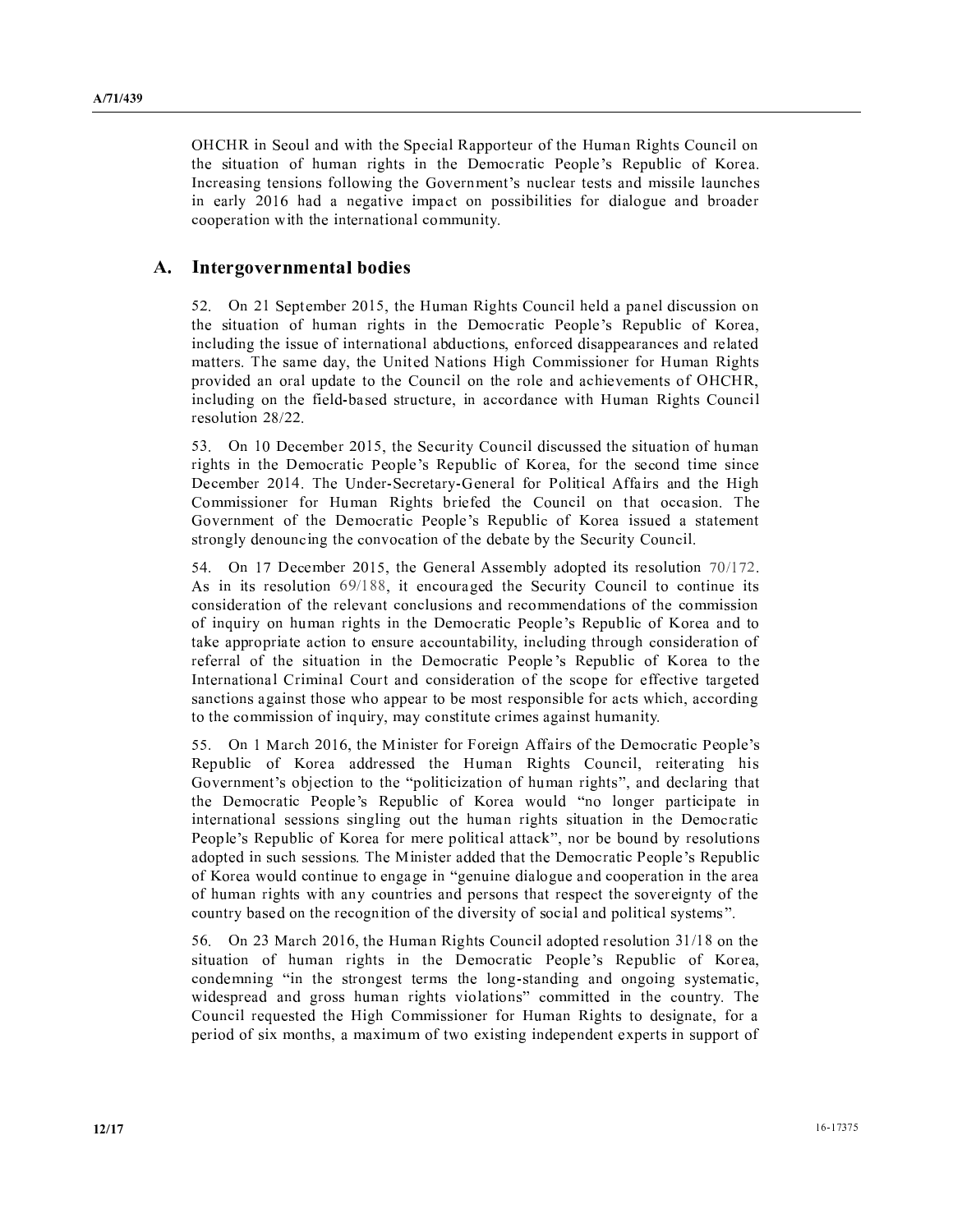the work of the Special Rapporteur on the situation of human rights in the Democratic People's Republic of Korea to focus on issues of accountability for human rights violations, in particular where the commission of inquiry found that such violations amounted to crimes against humanity.

#### В. **Office of the United Nations High Commissioner for Human Rights**

57. In accordance with its mandate, provided by the Human Rights Council in its resolution 25/25, the office of OHCHR in Seoul conducted monitoring, documentation and capacity-building and outreach activities. It engaged with governments and civil society and with individuals who had left the Democratic People's Republic of Korea, as well as with United Nations entities and humanitarian workers operating in the Democratic People's Republic of Korea, as well as with other stakeholders.

58. During the reporting period, the office in Seoul gathered individual testimonies corroborating information on allegations of human rights violations which it had previously recorded. As of August 2016, it had interviewed more than 100 individuals who had left the Democratic People's Republic of Korea. The office conducted three missions to Japan, where it met representatives of the Government and civil society, including researchers, victims of human rights violations in the Democratic People's Republic of Korea who had escaped to Japan and the relatives of abductees

59. The office in Seoul worked closely with relevant governments, the diplomatic community in Seoul, civil society actors and others to raise awareness of the human rights situation in the Democratic People's Republic of Korea. It made presentations at numerous civil society seminars in Seoul. It also addressed the fourth North Korean Human Rights Forum in Europe, organized by the Korea Institute for National Unification (Madrid, 19 October 2015), the international symposium on international cooperation towards resolution of the abduction issue, organized by the Government of Japan (Tokyo, 12 December 2015), and a conference on "North Korea: The Human Rights and Security Nexus" (Washington, D.C., 20 February 2016), held by organizations working on human rights in the Democratic People's Republic of Korea.<sup>20</sup> The office in Seoul hosted quarterly briefings for members of the diplomatic community in Seoul.

60. On 10 December 2015, OHCHR organized an event in Seoul on human rights and separated families, gathering members of such families who spoke about the painful experience of separation, as the health of elderly family members deteriorates and chances of being reunited with their loved ones decrease. Individuals whose relatives were abducted to the Democratic People's Republic of Korea described the challenges they faced after the abduction. Other speakers included representatives of the Republic of Korea's Ministry of Unification, university researchers and members of non-governmental organizations working with separated families, as well as the current and former ambassadors for human

<sup>&</sup>lt;sup>20</sup> The Centre for Strategic and International Studies, the Committee for Human Rights in North Korea, the George W. Bush Institute, the National Endowment for Democracy and the Yonsei Center for Human Liberty.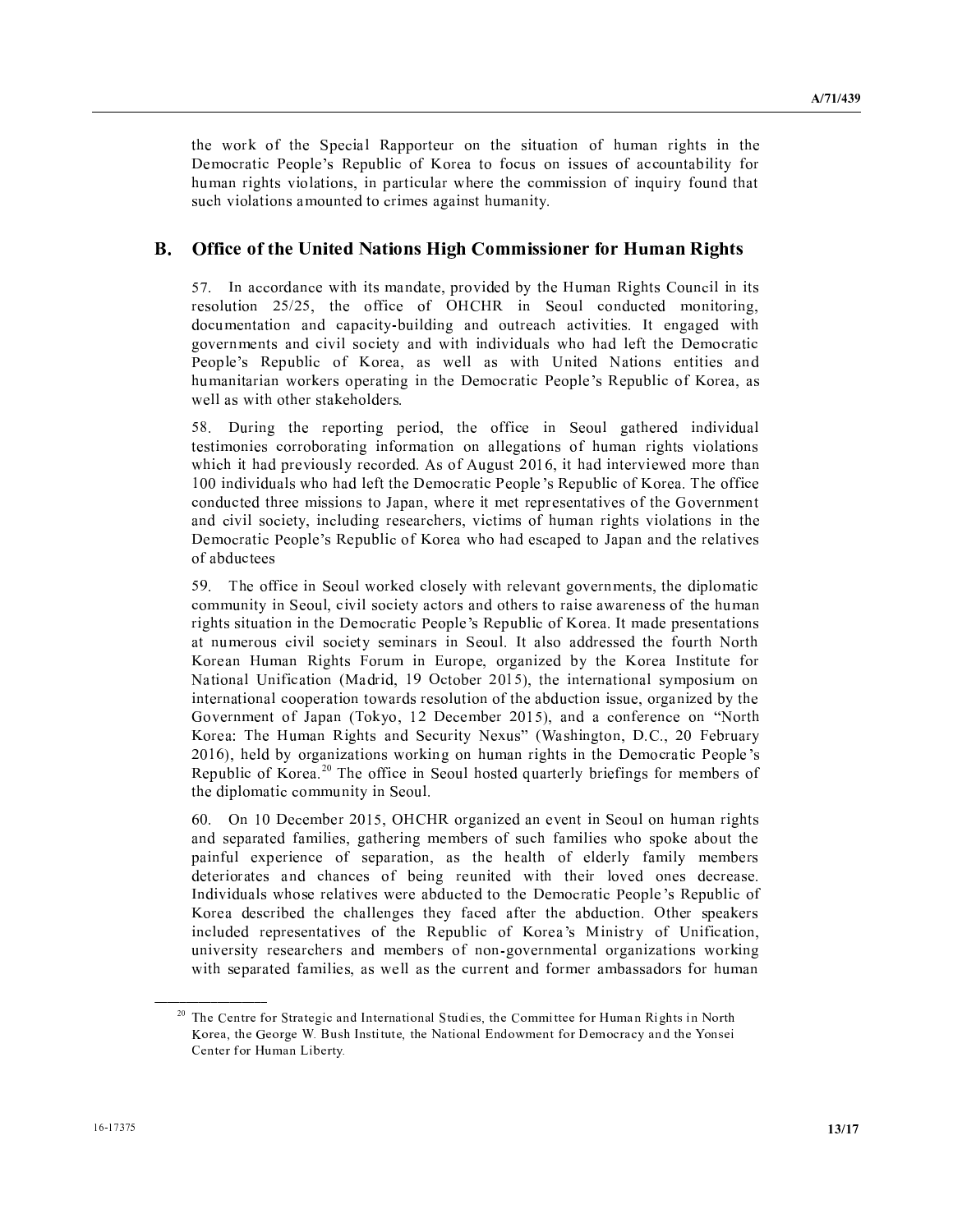$\mathcal{P}$  , and  $\mathcal{P}$  are the contract of the contract of the contract of the contract of the contract of the contract of the contract of the contract of the contract of the contract of the contract of the contract of t - . <sup>T</sup> \ <sup>S</sup> \ <sup>S</sup> .

 - - . - b <sup>¼</sup> <sup>T</sup> - <sup>W</sup> U <sup>Y</sup> [ <sup>T</sup> <sup>V</sup> <sup>Y</sup> <sup>S</sup> <sup>T</sup>  $\overline{a}$  ,  $\overline{a}$  ,  $\overline{a}$  ,  $\overline{a}$  ,  $\overline{a}$  ,  $\overline{a}$  ,  $\overline{a}$  ,  $\overline{a}$  ,  $\overline{a}$  ,  $\overline{a}$  ,  $\overline{a}$  ,  $\overline{a}$  ,  $\overline{a}$  ,  $\overline{a}$  ,  $\overline{a}$  ,  $\overline{a}$  ,  $\overline{a}$  ,  $\overline{a}$  ,  $\overline{a}$  ,  $\overline{a}$  ,  $\mathbf{v}$  ,  $\mathbf{v}$  ,  $\mathbf{v}$  ,  $\mathbf{v}$  ,  $\mathbf{v}$  ,  $\mathbf{v}$  ,  $\mathbf{v}$  ,  $\mathbf{v}$  ,  $\mathbf{v}$  ,  $\mathbf{v}$  ,  $\mathbf{v}$  ,  $\mathbf{v}$  ,  $\mathbf{v}$  ,  $\mathbf{v}$  ,  $\mathbf{v}$  ,  $\mathbf{v}$  ,  $\mathbf{v}$  ,  $\mathbf{v}$  ,  $\mathbf{v}$  ,  $\mathbf{v}$  , Z <sup>R</sup> \ . - <sup>S</sup> <sup>V</sup> . \ <sup>V</sup> ] - ] <sup>S</sup> <sup>S</sup>  $\overline{\phantom{a}}$  ,  $\overline{\phantom{a}}$  ,  $\overline{\phantom{a}}$  ,  $\overline{\phantom{a}}$  ,  $\overline{\phantom{a}}$  ,  $\overline{\phantom{a}}$  ,  $\overline{\phantom{a}}$  ,  $\overline{\phantom{a}}$  ,  $\overline{\phantom{a}}$  ,  $\overline{\phantom{a}}$  ,  $\overline{\phantom{a}}$  ,  $\overline{\phantom{a}}$  ,  $\overline{\phantom{a}}$  ,  $\overline{\phantom{a}}$  ,  $\overline{\phantom{a}}$  ,  $\overline{\phantom{a}}$ Z - ¿ <sup>U</sup> - b ` <sup>T</sup> . <sup>Y</sup> . . <sup>V</sup> <sup>Y</sup> <sup>S</sup> <sup>T</sup>  $\alpha$  and  $\alpha$  . The contract of the contract of the contract of the contract of the contract of the contract of the contract of the contract of the contract of the contract of the contract of the contract of the contract Z <sup>T</sup> .  <sup>S</sup> - <sup>S</sup> . ] . <sup>X</sup> ` <sup>Z</sup> <sup>¾</sup> <sup>b</sup>  $\mathbf{v} = \mathbf{v} + \mathbf{v} + \mathbf{v} + \mathbf{v} + \mathbf{v} + \mathbf{v} + \mathbf{v} + \mathbf{v} + \mathbf{v} + \mathbf{v} + \mathbf{v} + \mathbf{v} + \mathbf{v} + \mathbf{v} + \mathbf{v} + \mathbf{v} + \mathbf{v} + \mathbf{v} + \mathbf{v} + \mathbf{v} + \mathbf{v} + \mathbf{v} + \mathbf{v} + \mathbf{v} + \mathbf{v} + \mathbf{v} + \mathbf{v} + \mathbf{v} + \mathbf{v} + \mathbf{v} + \mathbf$ 

 <sup>R</sup> <sup>V</sup> <sup>V</sup> ^ <sup>T</sup> \ . - [ ] \ - <sup>Z</sup> <sup>S</sup> <sup>T</sup> - <sup>T</sup> <sup>U</sup> <sup>T</sup> <sup>S</sup> - - <sup>R</sup> <sup>V</sup> <sup>V</sup> also  $\mathbf{A} \quad \mathbf{B} \quad \mathbf{C} \quad \mathbf{A} \quad \mathbf{A} \quad \mathbf{C} \quad \mathbf{A} \quad \mathbf{A} \quad \mathbf{A} \quad \mathbf{A} \quad \mathbf{A} \quad \mathbf{C} \quad \mathbf{A} \quad \mathbf{A} \quad \mathbf{A} \quad \mathbf{A} \quad \mathbf{A} \quad \mathbf{A} \quad \mathbf{A} \quad \mathbf{A} \quad \mathbf{A} \quad \mathbf{A} \quad \mathbf{A} \quad \mathbf{A} \quad \mathbf{A} \quad \mathbf{A} \quad \mathbf{A} \quad \mathbf{$  $\overline{a}$  ,  $\overline{b}$  ,  $\overline{c}$  ,  $\overline{c}$  ,  $\overline{c}$  ,  $\overline{c}$  ,  $\overline{c}$  ,  $\overline{c}$  ,  $\overline{c}$  ,  $\overline{c}$  ,  $\overline{c}$  ,  $\overline{c}$  ,  $\overline{c}$  ,  $\overline{c}$  ,  $\overline{c}$  ,  $\overline{c}$  ,  $\overline{c}$  ,  $\overline{c}$  ,  $\overline{c}$  ,  $\overline{c}$  , \ <sup>V</sup> <sup>V</sup> <sup>V</sup> \ <sup>T</sup> <sup>U</sup> \ - <sup>U</sup> . - <sup>Y</sup> <sup>S</sup> <sup>T</sup> <sup>V</sup> Z - <sup>U</sup>

 $\alpha$  .  $\alpha$  ,  $\alpha$  ,  $\alpha$  ,  $\alpha$  ,  $\alpha$  ,  $\alpha$  ,  $\alpha$  ,  $\alpha$  ,  $\alpha$  ,  $\alpha$  ,  $\alpha$  ,  $\alpha$  ,  $\alpha$  ,  $\alpha$  ,  $\alpha$  ,  $\alpha$  ,  $\alpha$  ,  $\alpha$  ,  $\alpha$  ,  $\alpha$  ,  $\alpha$  ,  $\alpha$  ,  $\alpha$  ,  $\alpha$  ,  $\alpha$  ,  $\alpha$  ,  $\alpha$  ,  $\alpha$  ,  $\alpha$  ,  $\alpha$  ,  $\alpha$ which we have a set of the set of the set of the set of the set of the set of the set of the set of the set of . <sup>V</sup> <sup>V</sup> - [ <sup>S</sup> T <sup>b</sup> ^ <sup>U</sup> ] . \ ¿ <sup>V</sup> , V <sup>V</sup> - - ^ <sup>S</sup> . - . . \ <sup>T</sup> <sup>U</sup>

 $\mathcal{L} \mathcal{L} = \mathcal{L} \mathcal{L} \mathcal{L} = \mathcal{L} \mathcal{L} \mathcal{L} \mathcal{L} \mathcal{L} \mathcal{L} \mathcal{L} \mathcal{L} \mathcal{L} \mathcal{L} \mathcal{L} \mathcal{L} \mathcal{L} \mathcal{L} \mathcal{L} \mathcal{L} \mathcal{L} \mathcal{L} \mathcal{L} \mathcal{L} \mathcal{L} \mathcal{L} \mathcal{L} \mathcal{L} \mathcal{L} \mathcal{L} \mathcal{L} \mathcal{L} \mathcal{L} \mathcal{L} \mathcal{L} \math$  $\mathbf{b}$  , and the set of the set of the set of the set of the set of the set of the set of the set of the set of the set of the set of the set of the set of the set of the set of the set of the set of the set of the set  $\blacksquare$  , and , and , and , and , and , and , and , and , and , and , and , and , and , and , and , and , and , and , and , and , and , and , and , and , and , and , and , and , and , and , and , and , and , and , and , an  $\mathcal{L} = \{ \mathcal{L} \text{ } \mathcal{L} \text{ } \mathcal{L} \text{ } \mathcal{L} \text{ } \mathcal{L} \text{ } \mathcal{L} \text{ } \mathcal{L} \text{ } \mathcal{L} \text{ } \mathcal{L} \text{ } \mathcal{L} \text{ } \mathcal{L} \text{ } \mathcal{L} \text{ } \mathcal{L} \text{ } \mathcal{L} \text{ } \mathcal{L} \text{ } \mathcal{L} \text{ } \mathcal{L} \text{ } \mathcal{L} \text{ } \mathcal{L} \text{ } \mathcal{L} \text{ } \mathcal{L} \text{ } \$  . <sup>W</sup> <sup>S</sup> <sup>X</sup> <sup>Y</sup> <sup>S</sup> <sup>T</sup> <sup>V</sup> <sup>Z</sup> ] . . <sup>T</sup> <sup>U</sup> . <sup>S</sup> \ <sup>T</sup> . - \ - <sup>V</sup> <sup>S</sup> <sup>S</sup> <sup>T</sup> [ <sup>S</sup> T <sup>b</sup> ^ <sup>U</sup> <sup>T</sup> \ . - <sup>S</sup> \ <sup>U</sup> <sup>V</sup> <sup>V</sup> <sup>U</sup> <sup>Y</sup> - <sup>S</sup> 

#### **International Contract of the Contract of the Contract of the Contract of the Contract of the Contract of the Contract of the Contract of the Contract of the Contract of the Contract of the Contract of the Contract of the** ð **A E I Romandal er í A E I fyrir er í A** B E I A E I B E I B E I B E I B E I B E I B E I B E I B E I B E I B E

 [ ` \ . - b \ . <sup>V</sup> - \_ - ` <sup>V</sup> - أ القادة المناطقة المناطقة المناطقة المناطقة المناطقة المناطقة المناطقة المناطقة المناطقة المناطقة المناطقة ال <sup>V</sup> \ . <sup>V</sup> , . <sup>V</sup> . a . [ ^ <sup>S</sup> . - b \ . <sup>S</sup> - . . - <sup>V</sup> <sup>T</sup> \ <sup>S</sup> - \ ] <sup>S</sup> - <sup>V</sup> <sup>V</sup> \ <sup>Y</sup> <sup>V</sup> <sup>W</sup> ] <sup>b</sup> ] - - <sup>¼</sup> <sup>T</sup> <sup>U</sup> ----

 $\mathcal{S} \times \mathcal{S} = \{ \mathbf{0} \} \times \mathcal{S} = \{ \mathbf{0} \} \times \mathcal{S} = \{ \mathbf{0} \} \times \mathcal{S} = \{ \mathbf{0} \} \times \mathcal{S} = \{ \mathbf{0} \} \times \mathcal{S} = \{ \mathbf{0} \} \times \mathcal{S} = \{ \mathbf{0} \} \times \mathcal{S} = \{ \mathbf{0} \} \times \mathcal{S} = \{ \mathbf{0} \} \times \mathcal{S} = \{ \mathbf{0} \} \times \mathcal{S} = \{ \mathbf{0} \} \times \mathcal$ S - \ ] <sup>b</sup> \ . <sup>V</sup> . <sup>W</sup> <sup>S</sup> <sup>X</sup> <sup>Y</sup> <sup>S</sup> <sup>T</sup> <sup>V</sup> <sup>Z</sup>  $\mathbf{r} = \mathbf{r} + \mathbf{r} + \mathbf{r} + \mathbf{r} + \mathbf{r} + \mathbf{r} + \mathbf{r} + \mathbf{r} + \mathbf{r} + \mathbf{r} + \mathbf{r} + \mathbf{r} + \mathbf{r} + \mathbf{r} + \mathbf{r} + \mathbf{r} + \mathbf{r} + \mathbf{r} + \mathbf{r} + \mathbf{r} + \mathbf{r} + \mathbf{r} + \mathbf{r} + \mathbf{r} + \mathbf{r} + \mathbf{r} + \mathbf{r} + \mathbf{r} + \mathbf{r} + \mathbf{r} + \mathbf$  . <sup>V</sup> , . <sup>V</sup> . <sup>a</sup> . - - , S -  $\overline{a}$  ,  $\overline{a}$  ,  $\overline{a}$  ,  $\overline{a}$  ,  $\overline{a}$  ,  $\overline{a}$  ,  $\overline{a}$  ,  $\overline{a}$  ,  $\overline{a}$  ,  $\overline{a}$  ,  $\overline{a}$  ,  $\overline{a}$  ,  $\overline{a}$  ,  $\overline{a}$  ,  $\overline{a}$  ,  $\overline{a}$  ,  $\overline{a}$  ,  $\overline{a}$  ,  $\overline{a}$  ,  $\overline{a}$  , . . <sup>Y</sup> <sup>V</sup> - , S -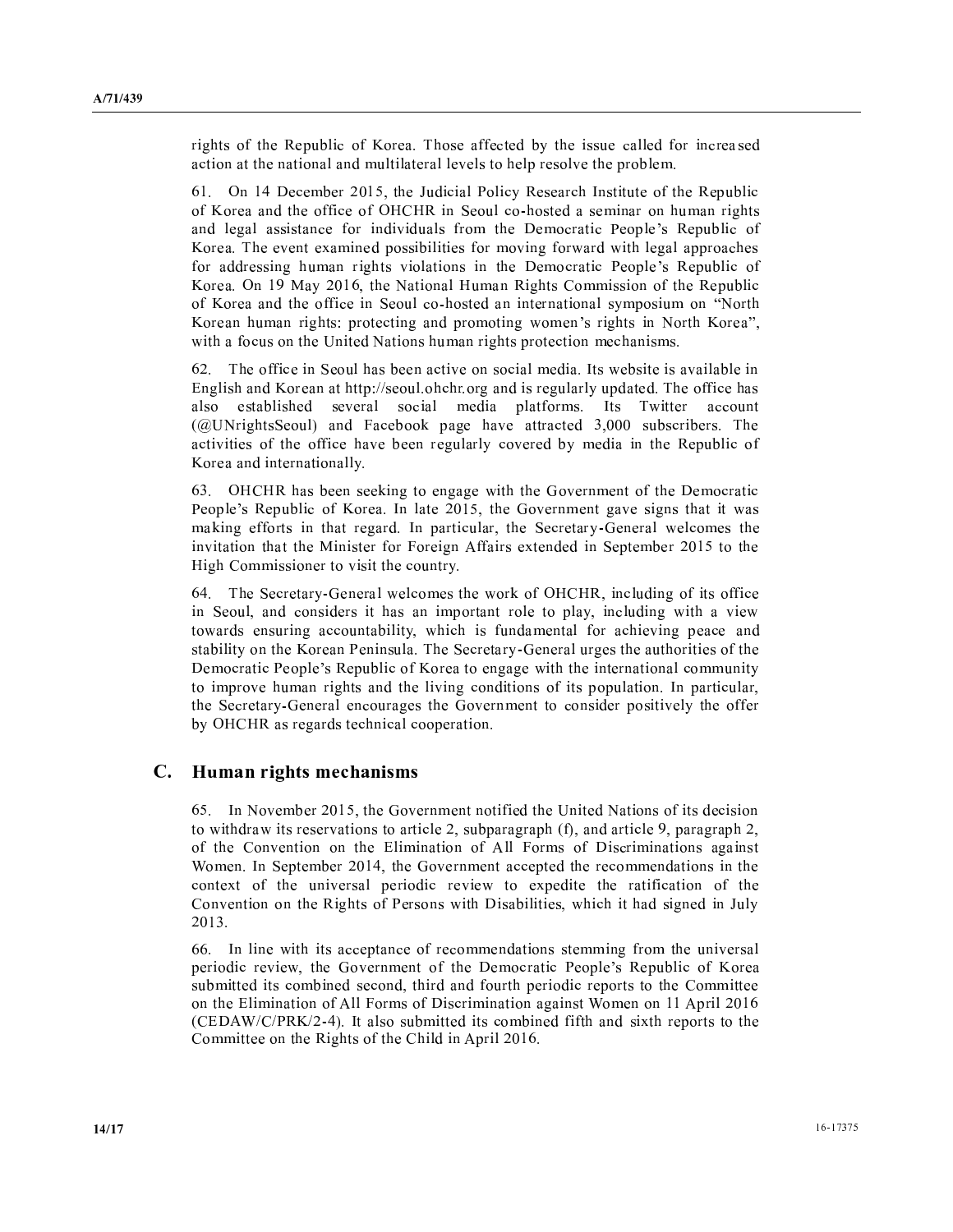<sup>R</sup> \ . <sup>V</sup> . <sup>W</sup> <sup>S</sup> <sup>X</sup> <sup>Y</sup> <sup>S</sup> <sup>T</sup> <sup>V</sup> <sup>Z</sup> <sup>S</sup> - - . . - \ - - <sup>T</sup> <sup>V</sup> - - <sup>T</sup> \ <sup>S</sup> - \ ] <sup>b</sup>  $\mathbf{b} = \mathbf{b}$  , and  $\mathbf{c} = \mathbf{b}$  , and  $\mathbf{c} = \mathbf{b}$  , and  $\mathbf{c} = \mathbf{b}$  , and  $\mathbf{c} = \mathbf{b}$  , and  $\mathbf{c} = \mathbf{b}$  , and  $\mathbf{c} = \mathbf{b}$  , and  $\mathbf{c} = \mathbf{b}$  , and  $\mathbf{c} = \mathbf{b}$  , and  $\mathbf{c} = \mathbf{b}$  , and <sup>¹</sup> <sup>V</sup> ¿ <sup>U</sup> <sup>V</sup> , V <sup>V</sup> - <sup>Y</sup> - - - - <sup>S</sup> - . - <sup>S</sup> <sup>V</sup> \ . <sup>V</sup> . <sup>S</sup> . <sup>V</sup> <sup>T</sup> \ <sup>S</sup> - \ ] . . - 

### ≪ – <del>er</del> et er er en de en de en de en de en de en de en de en de en de en de en de en de en de en de en de en d ; <sup>&</sup>lt; <sup>=</sup> <sup>J</sup> <sup>D</sup> <sup>&</sup>gt; <sup>A</sup> <sup>ù</sup> <sup>&</sup>gt; ? <sup>&</sup>lt; <sup>E</sup>

 / <sup>R</sup> \_ - ` <sup>T</sup> <sup>U</sup> . <sup>b</sup> <sup>T</sup> - - <sup>S</sup> <sup>V</sup> <sup>Y</sup> - - <sup>b</sup> ] - ] \ . <sup>V</sup> . <sup>W</sup> <sup>S</sup> <sup>X</sup> <sup>Y</sup> <sup>S</sup> <sup>T</sup> <sup>V</sup> Z . <sup>S</sup> V . ] <sup>V</sup> <sup>S</sup> - - - <sup>R</sup> <sup>V</sup> . ]  $\bm{v}$  ,  $\bm{v}$  ,  $\bm{v}$  ,  $\bm{v}$  ,  $\bm{v}$  ,  $\bm{v}$  ,  $\bm{v}$  ,  $\bm{v}$  ,  $\bm{v}$  ,  $\bm{v}$  ,  $\bm{v}$  ,  $\bm{v}$  ,  $\bm{v}$  ,  $\bm{v}$  ,  $\bm{v}$  ,  $\bm{v}$  ,  $\bm{v}$  ,  $\bm{v}$  ,  $\bm{v}$  ,  $\bm{v}$  ,  $\bm{v}$  ,  $\bm{v}$  ,  $\mathbf{b} = \mathbf{b} + \mathbf{c} + \mathbf{c} + \mathbf{c} + \mathbf{c} + \mathbf{c} + \mathbf{c} + \mathbf{c} + \mathbf{c} + \mathbf{c} + \mathbf{c} + \mathbf{c} + \mathbf{c} + \mathbf{c} + \mathbf{c} + \mathbf{c} + \mathbf{c} + \mathbf{c} + \mathbf{c} + \mathbf{c} + \mathbf{c} + \mathbf{c} + \mathbf{c} + \mathbf{c} + \mathbf{c} + \mathbf{c} + \mathbf{c} + \mathbf{c} + \mathbf{c} + \mathbf{c} + \mathbf$  <sup>b</sup> ^ <sup>T</sup> \ <sup>S</sup> . - <sup>U</sup> - . - - - <sup>R</sup> <sup>V</sup> \ <sup>S</sup> . . <sup>S</sup> <sup>S</sup> <sup>V</sup> <sup>T</sup> . - <sup>S</sup> <sup>S</sup> <sup>b</sup> - The set of the set of the set of the set of the set of the set of the set of the set of the set of the set of the set of the set of the set of the set of the set of the set of the set of the set of the set of the set of  $\mathbf{U} = \mathbf{U} + \mathbf{U} + \mathbf{U} + \mathbf{U} + \mathbf{U} + \mathbf{U} + \mathbf{U} + \mathbf{U} + \mathbf{U} + \mathbf{U} + \mathbf{U} + \mathbf{U} + \mathbf{U} + \mathbf{U} + \mathbf{U} + \mathbf{U} + \mathbf{U} + \mathbf{U} + \mathbf{U} + \mathbf{U} + \mathbf{U} + \mathbf{U} + \mathbf{U} + \mathbf{U} + \mathbf{U} + \mathbf{U} + \mathbf{U} + \mathbf{U} + \mathbf{U} + \mathbf{U} + \mathbf$ r and the contract of the contract of the contract of the contract of the contract of the contract of the contr

 $\mathcal{L} \mathcal{L} \mathcal{L} \mathcal{L} \mathcal{L} \mathcal{L} \mathcal{L} \mathcal{L} \mathcal{L} \mathcal{L} \mathcal{L} \mathcal{L} \mathcal{L} \mathcal{L} \mathcal{L} \mathcal{L} \mathcal{L} \mathcal{L} \mathcal{L} \mathcal{L} \mathcal{L} \mathcal{L} \mathcal{L} \mathcal{L} \mathcal{L} \mathcal{L} \mathcal{L} \mathcal{L} \mathcal{L} \mathcal{L} \mathcal{L} \mathcal{L} \mathcal{L} \mathcal{L} \mathcal{L} \mathcal{L} \mathcal{$  . U - ¿ . - . <sup>R</sup> ^ . .  $\alpha$  , we have the set of the set of the set of the set of the set of the set of the set of the set of the set of the set of the set of the set of the set of the set of the set of the set of the set of the set of the set \ - <sup>T</sup> - - <sup>V</sup> ] <sup>V</sup> - <sup>Y</sup> <sup>U</sup> ^ <sup>T</sup> . - <sup>S</sup> \ <sup>V</sup> \ - <sup>U</sup> <sup>S</sup> <sup>S</sup> <sup>S</sup> <sup>T</sup> . <sup>S</sup> <sup>R</sup> ^ <sup>U</sup> <sup>V</sup> . . - S <sup>T</sup> - - <sup>V</sup> <sup>T</sup> <sup>T</sup> <sup>T</sup> <sup>S</sup> ] <sup>V</sup> . ] <sup>V</sup> U V OSTAVILI I DO NA SERVE DO NA SERVEZA DE LA CARDINA DE LA CARDINA DE LA CARDINA DE LA CARDINA DE LA CARDINA

 ] \ <sup>b</sup> \_ - ` <sup>U</sup> . . <sup>W</sup> <sup>S</sup> <sup>X</sup> <sup>Y</sup> <sup>S</sup> <sup>T</sup> <sup>V</sup> Z <sup>T</sup> - <sup>S</sup> <sup>T</sup> - <sup>V</sup> . <sup>S</sup> - <sup>U</sup>  $\alpha$  . The set of the set of the set of the set of the set of the set of the set of the set of the set of the set of the set of the set of the set of the set of the set of the set of the set of the set of the set of the s  $\mathbf{y} = \mathbf{y} + \mathbf{y} + \mathbf{y} + \mathbf{y} + \mathbf{y} + \mathbf{y} + \mathbf{y} + \mathbf{y} + \mathbf{y} + \mathbf{y} + \mathbf{y} + \mathbf{y} + \mathbf{y} + \mathbf{y} + \mathbf{y} + \mathbf{y} + \mathbf{y} + \mathbf{y} + \mathbf{y} + \mathbf{y} + \mathbf{y} + \mathbf{y} + \mathbf{y} + \mathbf{y} + \mathbf{y} + \mathbf{y} + \mathbf{y} + \mathbf{y} + \mathbf{y} + \mathbf{y} + \mathbf$  - <sup>T</sup> <sup>S</sup> <sup>T</sup> <sup>T</sup> \ <sup>S</sup> - \ ] - b \ . <sup>S</sup> - <sup>V</sup> <sup>T</sup> . . - <sup>S</sup> ] <sup>¹</sup> - . . - ] <sup>U</sup> ] <sup>T</sup> . <sup>T</sup> <sup>V</sup> - <sup>T</sup> . <sup>S</sup> - - <sup>S</sup> <sup>S</sup> <sup>T</sup> - -  $\mathcal{S} \rightarrow \mathcal{S}$  , and a set of the set of the set of the set of the set of the set of the set of the set of the set of the set of the set of the set of the set of the set of the set of the set of the set of the set of th  $\alpha$  . The set of the set of the set of the set of the set of the set of the set of the set of the set of the set of the set of the set of the set of the set of the set of the set of the set of the set of the set of the s  $\sim$  . The set of the set of the set of the set of the set of the set of the set of the set of the set of the set of the set of the set of the set of the set of the set of the set of the set of the set of the set of the s

 - <sup>R</sup> <sup>V</sup> - <sup>S</sup> - ] <sup>S</sup> <sup>S</sup> <sup>T</sup> - <sup>V</sup> <sup>T</sup> <sup>V</sup> <sup>V</sup> <sup>S</sup> . . <sup>S</sup> . <sup>V</sup> <sup>V</sup> \_ - ` - \ <sup>S</sup> - . <sup>S</sup> . <sup>T</sup> . - <sup>S</sup> <sup>S</sup> <sup>T</sup> . - - \ <sup>S</sup> . <sup>S</sup> . . <sup>R</sup> <sup>S</sup> - . \ - . - <sup>S</sup> - <sup>b</sup> \ <sup>U</sup> - . <sup>S</sup> \ <sup>V</sup> <sup>T</sup> \ -  $\mathcal{U} = \mathcal{U} = \mathcal{U} = \mathcal{U} = \mathcal{U} = \mathcal{U} = \mathcal{U} = \mathcal{U} = \mathcal{U} = \mathcal{U} = \mathcal{U} = \mathcal{U} = \mathcal{U} = \mathcal{U} = \mathcal{U} = \mathcal{U} = \mathcal{U} = \mathcal{U} = \mathcal{U} = \mathcal{U} = \mathcal{U} = \mathcal{U} = \mathcal{U} = \mathcal{U} = \mathcal{U} = \mathcal{U} = \mathcal{U} = \mathcal{U} = \mathcal{U} = \mathcal{U} = \mathcal{U} = \mathcal$ 

 ^ . <sup>U</sup> <sup>b</sup> ^ <sup>U</sup> \ . <sup>U</sup> ] \_ - ` . - <sup>V</sup> . <sup>U</sup> -  $\sim$  . The set of the set of the set of the set of the set of the set of the set of the set of the set of the set of the set of the set of the set of the set of the set of the set of the set of the set of the set of the s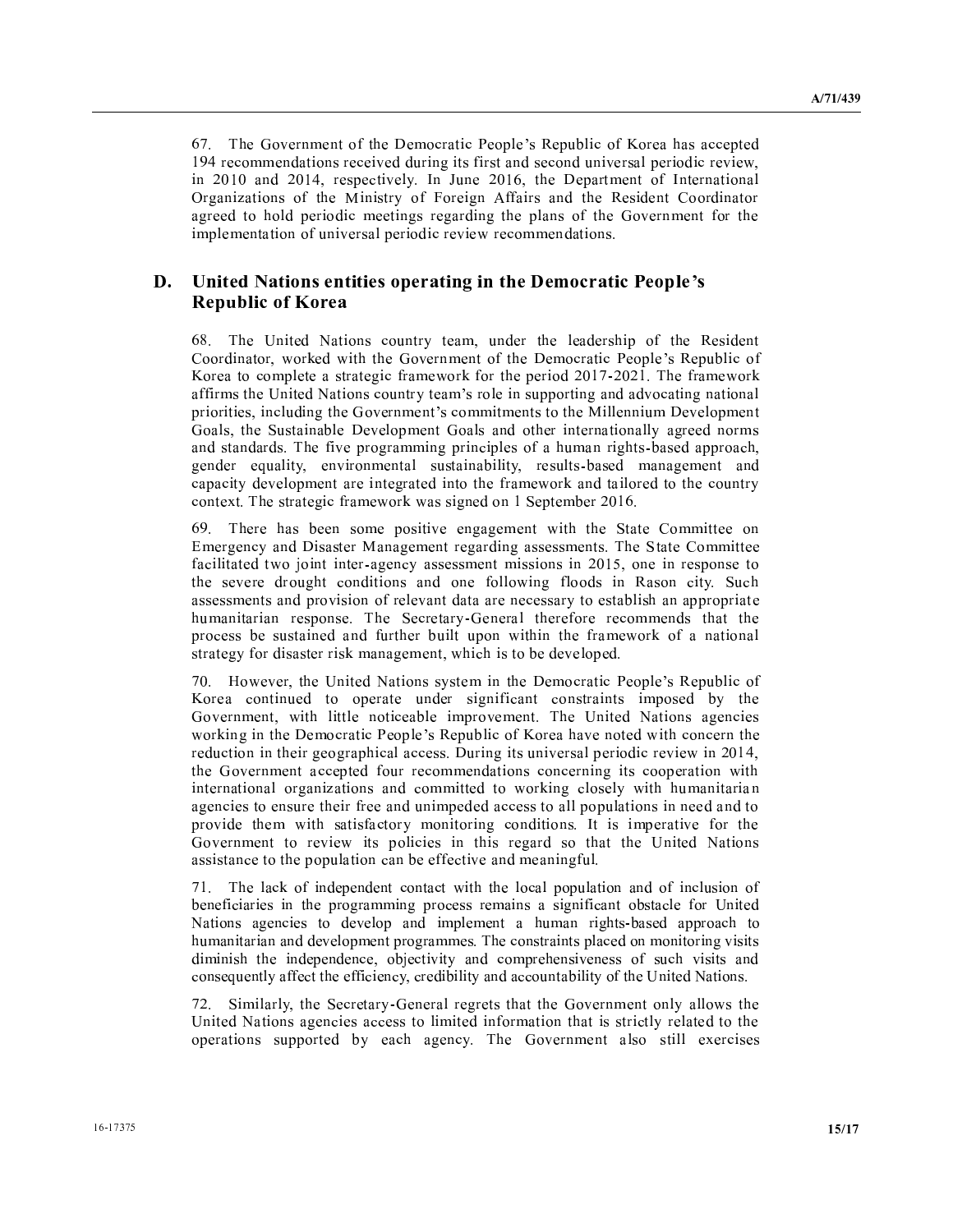significant control over access to reliable and accurate data. The Secretary-General urges the Government to grant United Nations entities unconditional access to relevant disaggregated data to ensure their programmes can effectively target and reach the most vulnerable. Restrictions on the freedom of movement of United Nations agencies should be lifted.

73. The adoption of Security Council resolution 2270 (2016) and additional unilateral sanctions imposed on the Democratic People's Republic of Korea in 2016 have had an unintended negative impact on the humanitarian operations of the United Nations and other actors. In particular, the blockage of the transfer of funds to the country has delayed the delivery of humanitarian assistance and has forced United Nations agencies to suspend certain programmatic activities and to prioritize lifesaving activities, such as the provision of essential medicines, vaccines, food and nutritional supplements.

## **IV.** Conclusion

74. The Secretary-General welcomes efforts within the United Nations to follow up on the findings of the commission of inquiry on human rights in the Democratic People's Republic of Korea, which exposed the need for profound structural reforms to promote and protect the rights of the population. The Secretary-General welcomes the steps taken by the Government to cooperate with international human rights mechanisms, notably the submission of reports on its implementation of the Convention on the Rights of the Child and the Convention on the Elimination of All Forms of Discrimination against Women. The Secretary-General also welcomes the Government's continuing engagement with the United Nations country team, including the recent signing of the strategic framework (2017-2021), and efforts to follow up on universal periodic review recommendations.

75. Despite such signs of cooperation, the Secretary-General is seriously concerned that there has been no tangible improvement in the human rights situation in the Democratic People's Republic of Korea since the report of the commission of inquiry was published in 2014 ( $A/HRC/25/63$ ). He stresses that the human rights and humanitarian situation must remain high on the international agenda and be regularly discussed, including in all three principal organs of the United Nations dealing with human rights, namely the Human Rights Council, the General Assembly and the Security Council.

## V. Recommendations

76. The Secretary-General recommends that the Government of the Democratic People's Republic of Korea:

Translate its commitments under the universal periodic review into concrete follow-up action in order to improve effectively the human rights situation throughout the country;

(b) Comply with its obligations arising from international human rights law, including the four core human rights treaties ratified by the State;